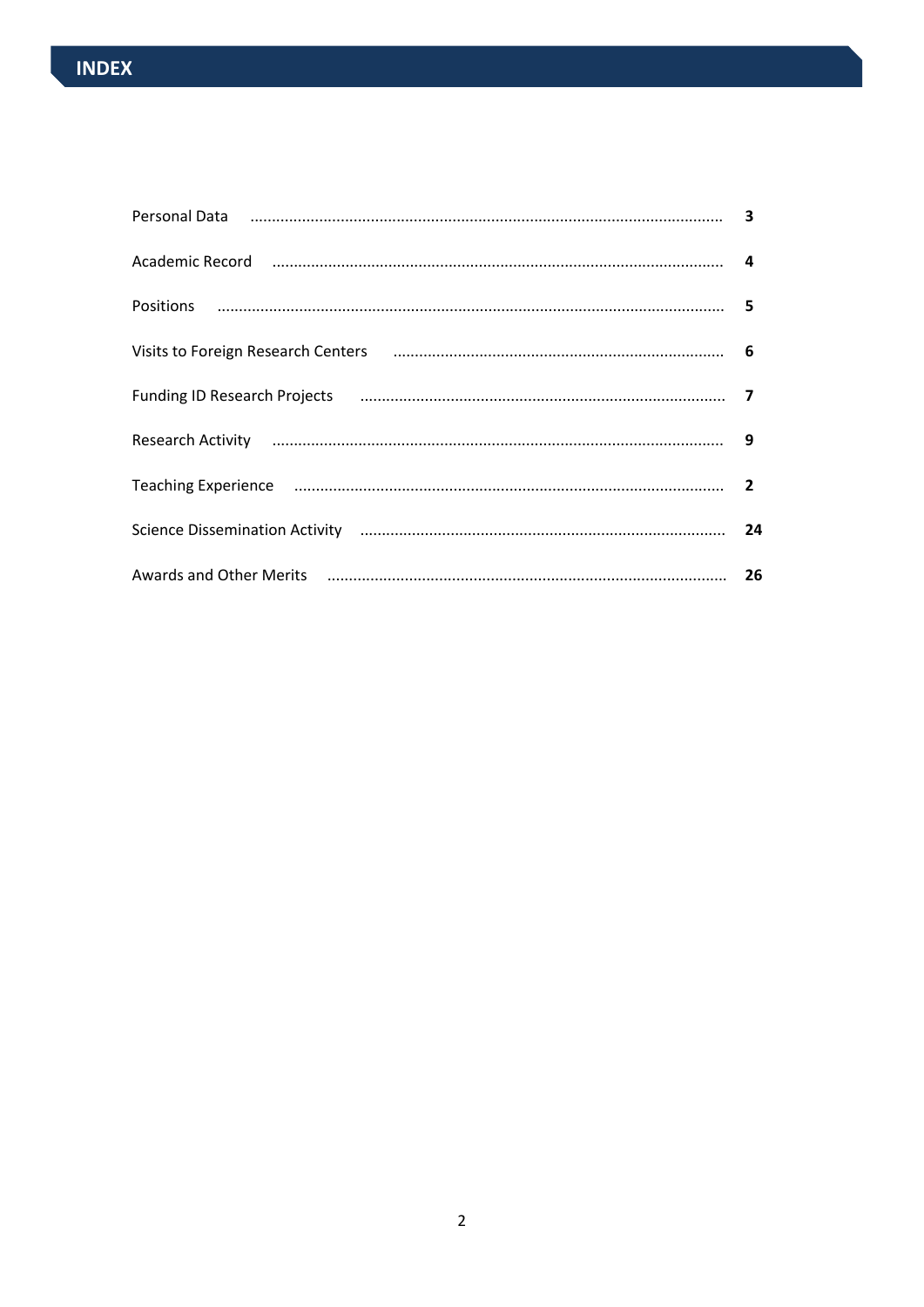Name: Albert RIMOLA

Date of birth: 22/07/1980

Place of birth: Barcelona

Nationality: Spanish

Adress: Departament de Química

Universitat Autònoma de Barcelona

08193, Bellaterra

Barcelona – Spain

Phone: +34‐93‐5812173

+34‐650278989

Fax: +34‐93‐5812477

e‐mail: albert.rimola@uab.cat

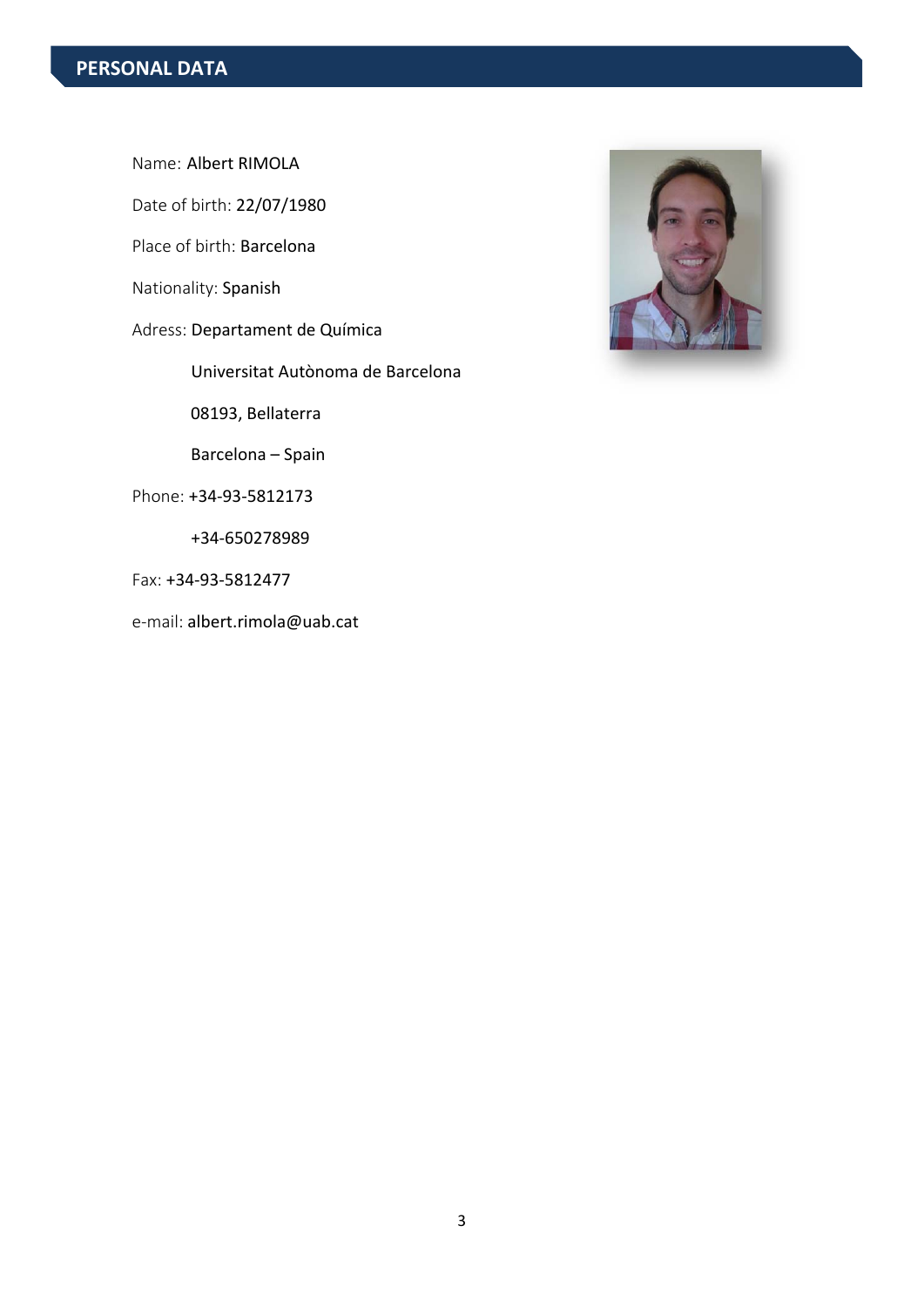#### 2002: **DEGREE in CHEMISTRY**

 Universitat Autònoma de Barcelona Issue Date: 30/09/2002

#### 2003: **MASTER in THEORETICAL AND COMPUTATIONAL CHEMISTRY**

Universitat Autònoma de Barcelona

Excellent with honours

Issue Date: 21/12/2003

#### 2007: **PhD in THEORETICAL AND COMPUTATIONAL CHEMISTRY**

Universitat Autònoma de Barcelona

Title: **Activation of Amino Acids and Peptides by Interaction of Cu+ and Cu2+ and Aluminosilicates Surfaces**

Supervisors: **Prof. Mariona Sodupe** and **Dr. Luis Rodríguez‐Santiago**

Qualification: **Excellent –** *cum laude*

Issue Date: 08/03/2007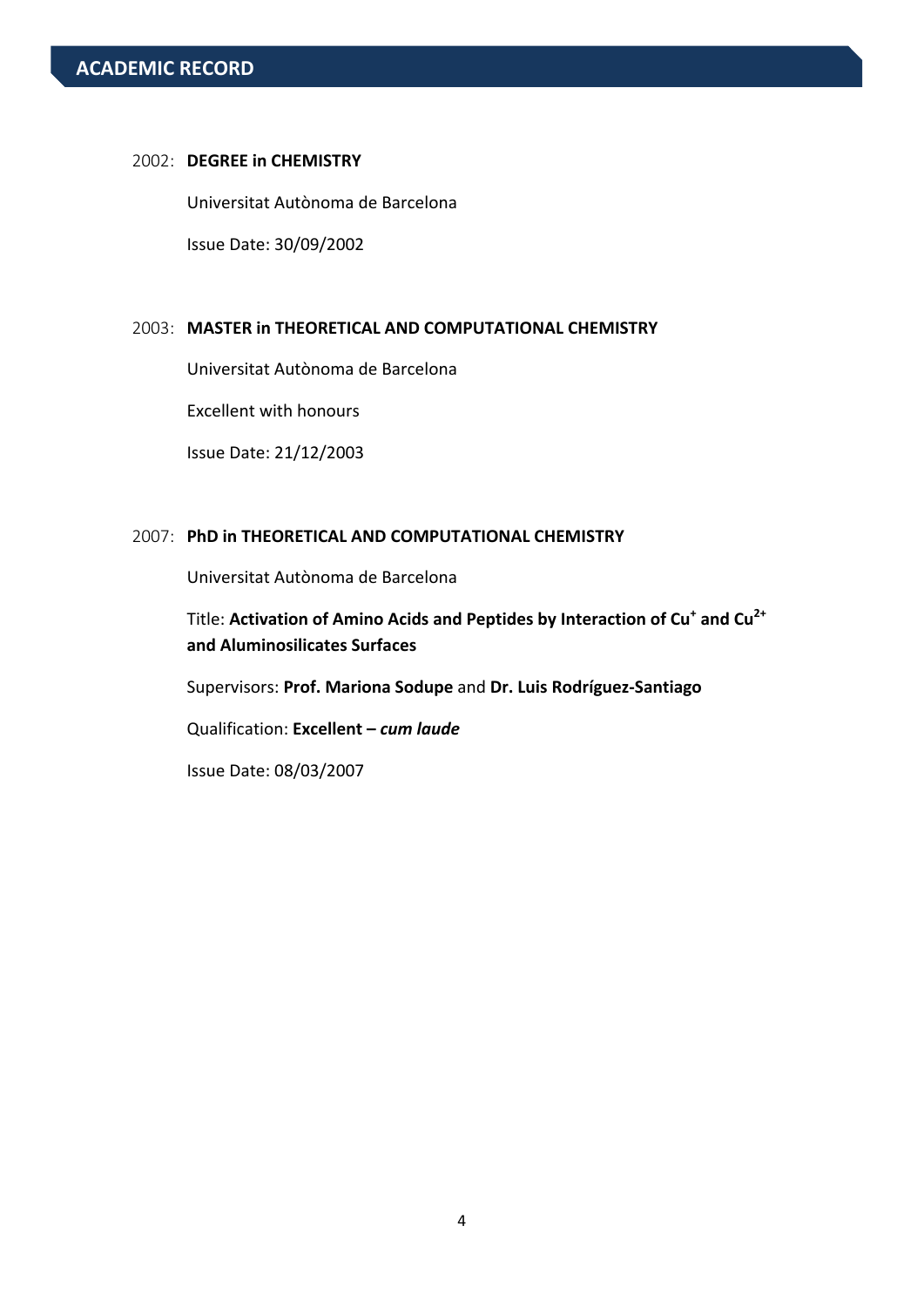# **POSITIONS**

#### **Current Position**

**DISTINGUISHED POSTDOCTORAL RESEARCHER**

Dep. Chemistry of Universitat Autònoma de Barcelona (UAB).

(01/10/2014 to present)

# **Previous Positions**

- **COLLABORATION GRANT** Dep. Chemistry of UAB. (01/10/2002 – 31/12/2002)
- **UAB PREDOCTORAL RESEARCH FELLOW** Dep. Chemistry of UAB. (01/01/2003 – 14/09/2006)
- **1‐YEAR TEACHING ASSISTANT CONTRACT** Dep. Chemistry of UAB. (15/09/2006 – 14/09/2007)
- **RAMÓN ARECES POSTDOCTORAL RESEARCH FELLOW** Dep. Chemistry IFM of University of Turin. (01/10/2007 – 30/11/2009)
- **UAB POSTDOCTORAL RESEARCH CONTRACT** Dep. Chemistry of UAB. (01/12/2009 – 31/03/2010)
- **BEATRIU DE PINÓS POSTDOCTORAL RESEARCH CONTRACT** Dep. Chemistry of UAB. (01/04/2010 – 30/09/2011)
- **JUAN DE LA CIERVA POSTODCTORAL RESEARCH CONTRACT**

Dep. Chemistry of UAB.

(01/10/2011 – 30/09/2014)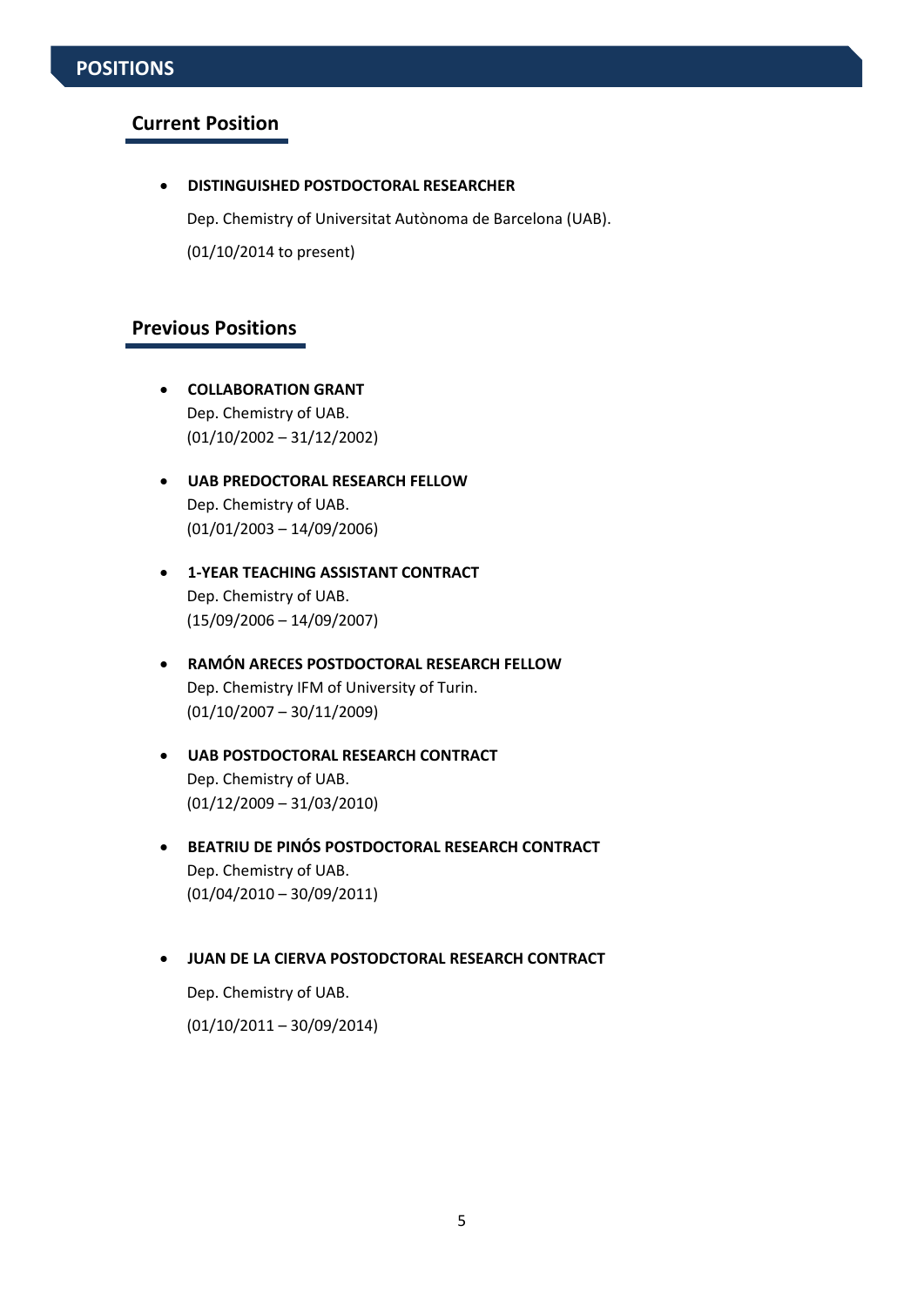- **UNIVERSITY of ÉVRY – VAL D'ESSONNE** (France) Supervisor: Prof. Jeanine TORTAJADA Predoctoral visit (23/04/2004 – 22/07/2004)
- **UNIVERSITY of TURIN** (Italy) Supervisor: Prof. Piero UGLIENGO Predoctoral visit (26/04/2005 – 22/07/2005)
- **UNIVERSITY of KENT** (United Kingdom) Supervisor: Prof. Philip LINDAN Predoctoral visit (02/04/2006 – 01/05/2006)
- **UNIVERSITY of TURIN** (Italy) Supervisor: Prof. Piero UGLIENGO Postdoctoral work  $(01/10/2007 - 30/11/2009)$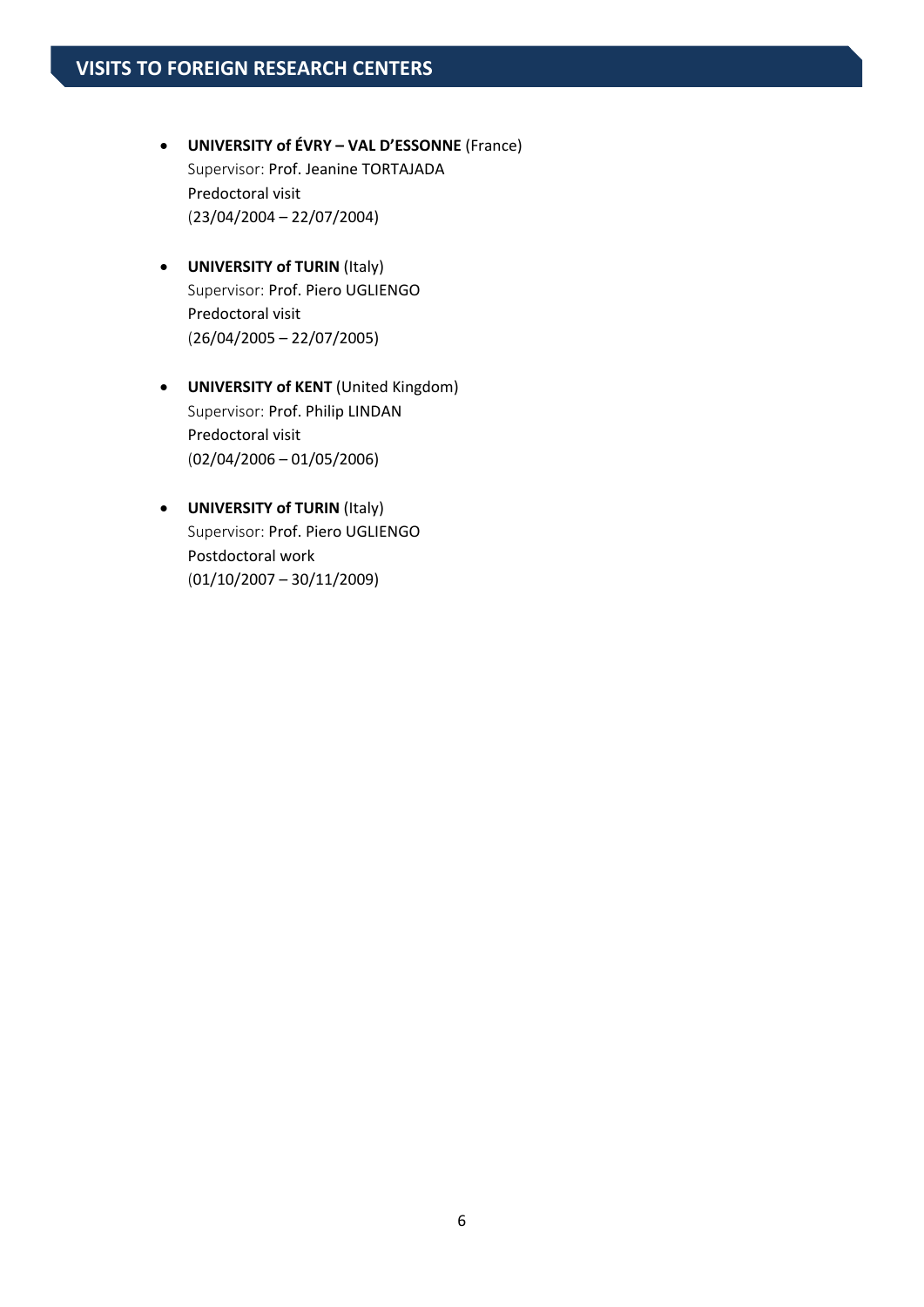#### **As Principal Investigator**

- 1. PROJECT TITLE: "In silico prediction of the physico-chemical features of silicate interstellar dust" (CTQ2013‐40347‐ERC) FUNDING AGENCY: MINECO (Spanish Government) AMOUNT: 59,800 € PERIOD: December 2013 – February 2015
- 2. PROJECT TITLE: "Quantum chemical studies of electronic structure and chemical reactivity of dust nanoparticles of astrochemical interest" (CTQ2014‐60119‐P) FUNDING AGENCY: MINECO (Spanish Government) AMOUNT: 45,000 € PERIOD: July 2015 – June 2017

## **As Participant**

- 1. PROJECT TITLE: "Group of structure and chemical reactivity" (2001SGR‐00812) PRINCIPAL INVESTIGATOR: Prof. Juan Bertrán FUNDING AGENCY: DGR (Catalan Government) PERIOD: 2001 – 2004
- 2. PROJECT TITLE: "Ionisation and activation of systems with biochemical interest by metal cations. Mass spectrometry and theoretical studies" (BQU2002‐04112‐C02‐01) PRINCIPAL INVESTIGATOR: Prof. Mariona Sodupe FUNDING AGENCY: MCyT (Spanish Government) PERIOD: 2003 – 2005
- 3. PROJECT TITLE: "Group of theoretical studies on biomolecule activation" (2005‐SGR‐ 00244) PRINCIPAL INVESTIGATOR: Prof. Mariona Sodupe FUNDING AGENCY: DURSI (Catalan Government) PERIOD: 2005 – 2008
- 4. PROJECT TITLE: "Activation of biomolecules. Computational and mass spectrometry studies" (CTQ2005‐08797‐C02‐02/BQU) PRINCIPAL INVESTIGATOR: Prof. Mariona Sodupe FUNDING AGENCY: MEC (Spanish Government) PERIOD: 2006 – 2008
- 5. PROJECT TITLE: "Interface phenomena in silica-based nanostructured biocompatible materials contacted with biological systems" (COFIN2006, Prot. 200632335 005) PRINCIPAL INVESTIGATOR: Prof. Claudio Morterra FUNDING AGENCY: MIUR (Italian Government) PERIOD: 2007 – 2009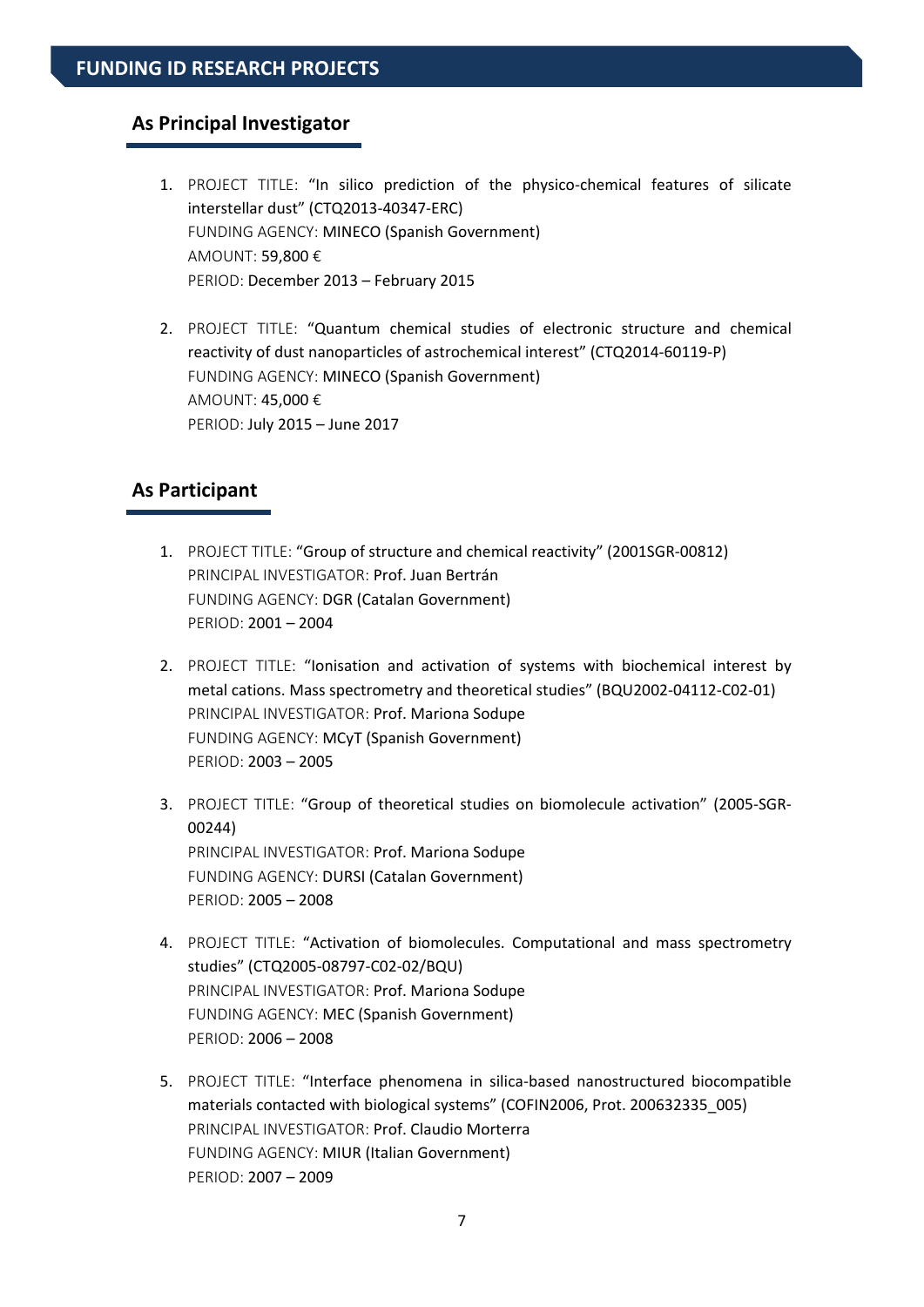- 6. PROJECT TITLE: "Activation of biomolecules by metal cations and silica-based surfaces" (CTQ2008‐06381/BQU) PRINCIPAL INVESTIGATOR: Prof. Mariona Sodupe FUNDING AGENCY: MICINN (Spanish Government) PERIOD: 2009 – 2011
- 7. PROJECT TITLE: "Group of theoretical studies on biomolecule activation" (2008‐SGR‐ 638) PRINCIPAL INVESTIGATOR: Prof. Mariona Sodupe FUNDING AGENCY: DURSI (Catalan Government) PERIOD: 2009 – 2013
- 8. PROJECT TITLE: "Computational studies of structure and chemical reactivity. Application to systems of biological interest" (CTQ2011-24847) PRINCIPAL INVESTIGATOR: Prof. Mariona Sodupe FUNDING AGENCY: MICINN (Spanish Government) PERIOD: 2011 – 2013
- 9. PROJECT TITLE: "Bioinorganic computational group" (2014-SGR-482) PRINCIPAL INVESTIGATOR: Prof. Mariona Sodupe FUNDING AGENCY: DURSI (Catalan Government) PERIOD: 2014 – 2018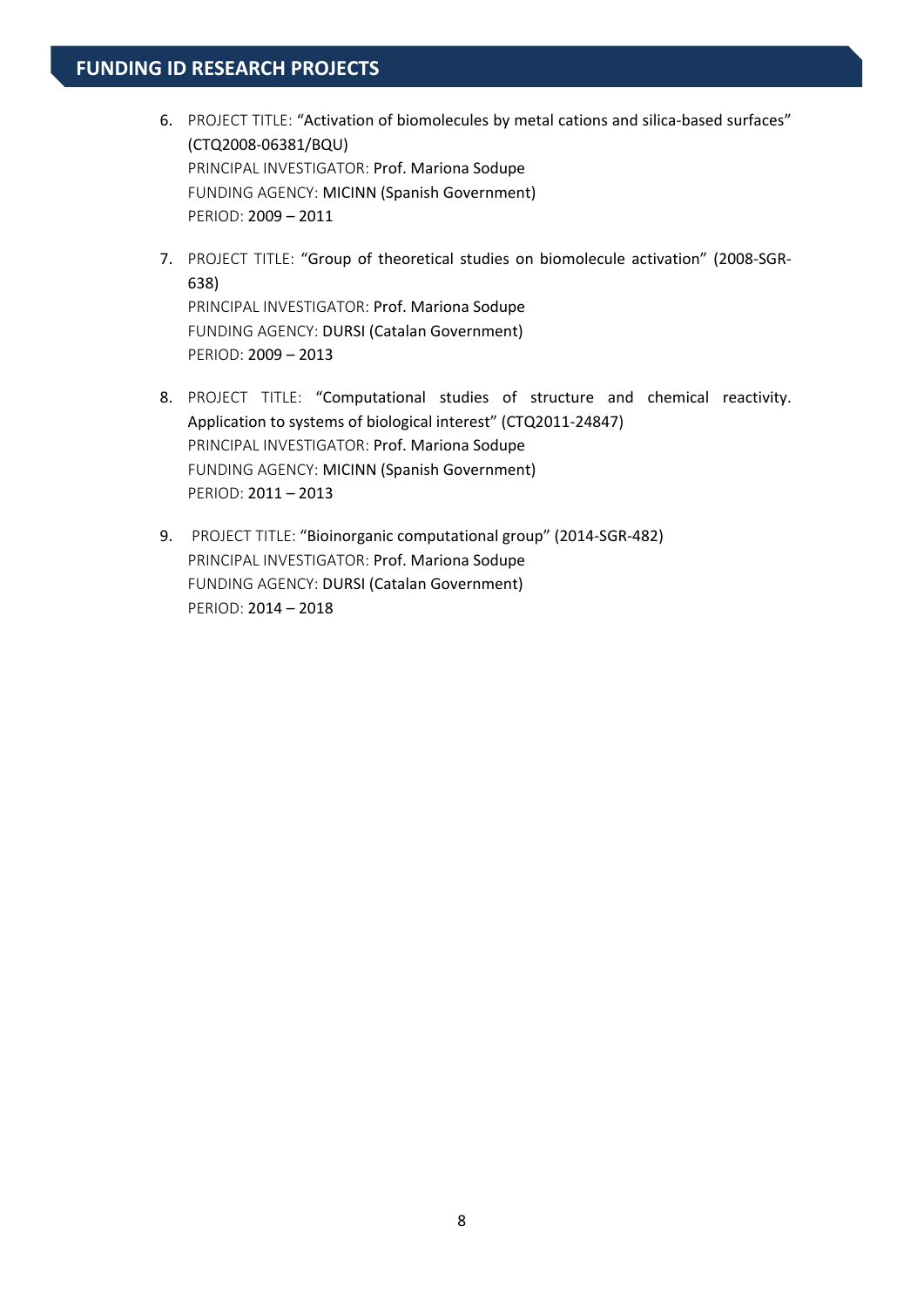#### **Summary**

- **50 PUBLICATIONS** in internationally peer‐reviewed journals
- **1 BOOK CHAPTER**
- **SCOPUS INDICATORS:** h‐index = 20 1005 citations (890 without self‐citations) Average citation per item = 20.1
- **10 INVITED PRESENTATIONS**
- **1 PhD SUPERVISION** (in progress)
- **2 end‐of‐degree research work SUPERVISION** (in progress)
- **1 Postdoc SUPERVISION**

## **Overview**

The focus of the research of Dr. A. Rimola has always been on modeling chemical processes by accurate quantum chemical calculations using both molecular and periodic ab‐initio approaches.

His PhD was devoted to the metal‐ion gas phase chemistry, in which quantum chemical calculations were essential to interpret the complex outcome of mass spectrometry experiments. During this period he acquired a very good knowledge of different quantum mechanical methods for the treatment of open‐shell systems and gained experience in the simulation of chemical reactivity.

During his post‐doc, Dr. A. Rimola studied the electronic structure of different solid‐state extended systems and of their adsorptive and chemical reactivity properties, getting deep experience in the modeling of surfaces of different nature; *e.g.*, ionic/covalent, crystalline/amorphous, defective, etc.

The expertise of Dr. A. Rimola is thus on the simulation of chemical reactivity and modeling of complex surfaces and his current research activity merges and exploits these two skills, which are of great interest in several fields like heterogeneous catalysis, surface science, nanostructures and biomaterials.

His current research lines focus on the modeling of processes of astrochemical and prebiotic interest in which solid state systems (namely, cosmic dust, dirty ices and natural minerals) play an important role.

He holds several international collaborations with quantum chemists (Prof. P. Ugliengo, Univ. Turin; Prof. A. Michealides, Univ. College London), experimentalists (Prof. T. Chiavassa, Univ. Marseille; Prof. J.‐F. Lambert, Univ. Pierre et Marie Curie, Prof. G. Martra, Univ. Turin)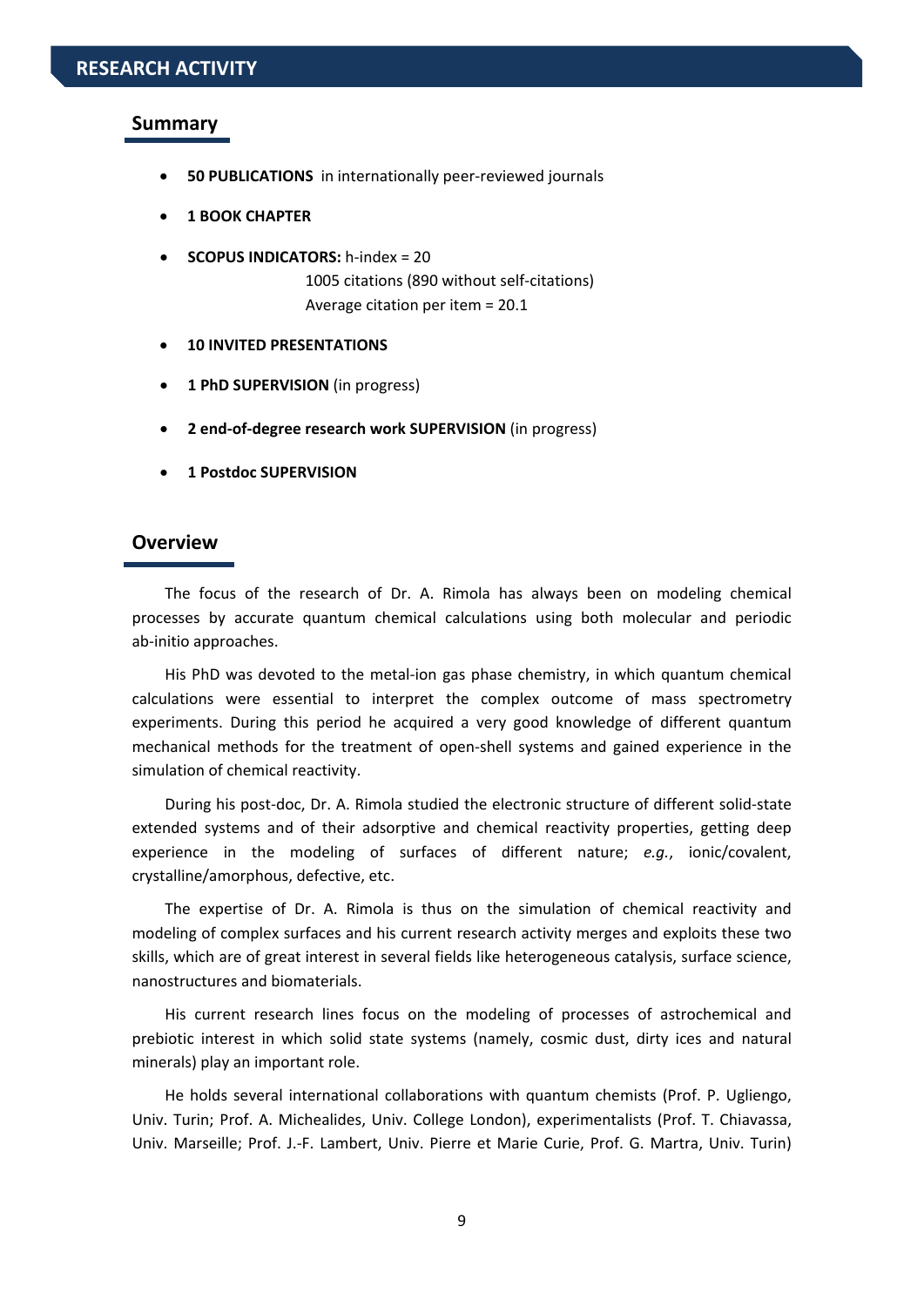and astronomers (Prof. C. Ceccarelli, Grenoble Observatory; Prof. J. Cernicharo, ICMM‐CSIC; Dr. J.M. Trigo‐Rodríguez (ICE‐CSIC).

#### **Articles**

- 1. Javier Navarro‐Ruiz, José Ángel Martínez‐González, Mariona Sodupe, Piero Ugliengo, Albert Rimola\*. "Relevance of silicate surface morphology in interstellar  $H_2$  formation. Insights from quantum chemical calculations". *Monthly Notices of the Royal Astronomical Society*, **2015**, Accepted.
- 2. Albert Rimola\*. "Intrinsic Ladders of Affinity for Amino Acid-Analogues on Boron Nitride Nanomaterials. A B3LYP‐D2\* Periodic Study". *Journal of Physical Chemistry C*, **2015**, Accepted, DOI: 10.1021/acs.jpcc.5b04601
- 3. Aurélien Fresneau, Gregoire Danger, Albert Rimola, Fabrice Duvernay, Patrice Theulé, Thierry Chiavassa. "Ice chemistry of acetaldehyde reveals competitive reactions in the first step of Strecker synthesis of alanine: formation of HO-CH(CH<sub>3</sub>)-NH<sub>2</sub> vs. HO-CH(CH3)‐CN". *Monthly Notices of the Royal Astronomical Society*, **2015**, 451, 1649‐ 1660.
- 4. Albert Rimola\*, Vianney Taquet, Piero Ugliengo, Nadia Balucani, Cecilia Ceccarelli. "Combined quantum chemical and modeling study of CO hydrogenation on water ice". *Astronomy & Astrophysics*, **2014**, 572, A70.
- 5. Fabrice Duvernay, Albert Rimola\*, Patrice Theulé, Gregoire Danger, T. Sanchez, Thierry Chiavassa. "Formaldehyde chemistry in cometary ices: the case of HOCH<sub>2</sub>OH formation". *Physical Chemistry Chemical Physics*, **2014**, 16, 24200‐ 24208.
- 6. Aurélien Fresneau, Grégoire Danger, Albert Rimola, Patrice Theulé, Fabrice Duvernay, Thierry Chiavassa. "Trapping in water – an important prerequisite for complex reactivity in astrophysical ices: the case of acetone  $(CH_3)_2C=O$  and ammonia NH<sub>3</sub>. *Monthly Notices of the Royal Astronomical Society*, **2014**, 443, 2991‐3000.
- 7. Fabrice Duvernay, Gregoire Danger, Patrice Theulé, Thierry Chiavassa, Albert Rimola\*. "Formaldehyde chemistry in cometary ices: on the prospective detection of NH<sub>2</sub>CH<sub>2</sub>OH, HOCH<sub>2</sub>OH, and POM by the on-board ROSINA instrument of the Rosetta mission". *Astrophysical Journal*, **2014**, 791, 75.
- 8. Albert Rimola\*, Mariona Sodupe. "Gas‐Phase and Microsolvated Glycine Interacting with Boron Nitride Nanotubes. A B3LYP‐D2\* Periodic Study". *Inorganics*, **2014**, 2, 334‐ 350.
- 9. Javier Navarro‐Ruiz, Mariona Sodupe, Piero Ugliengo, Albert Rimola\*. "Interstellar H adsorption and  $H_2$  formation on the crystalline (010) forsterite surface: a B3LYP-D2\* periodic study". *Physical Chemistry Chemical Physics*, **2014**, 16, 17447‐17457.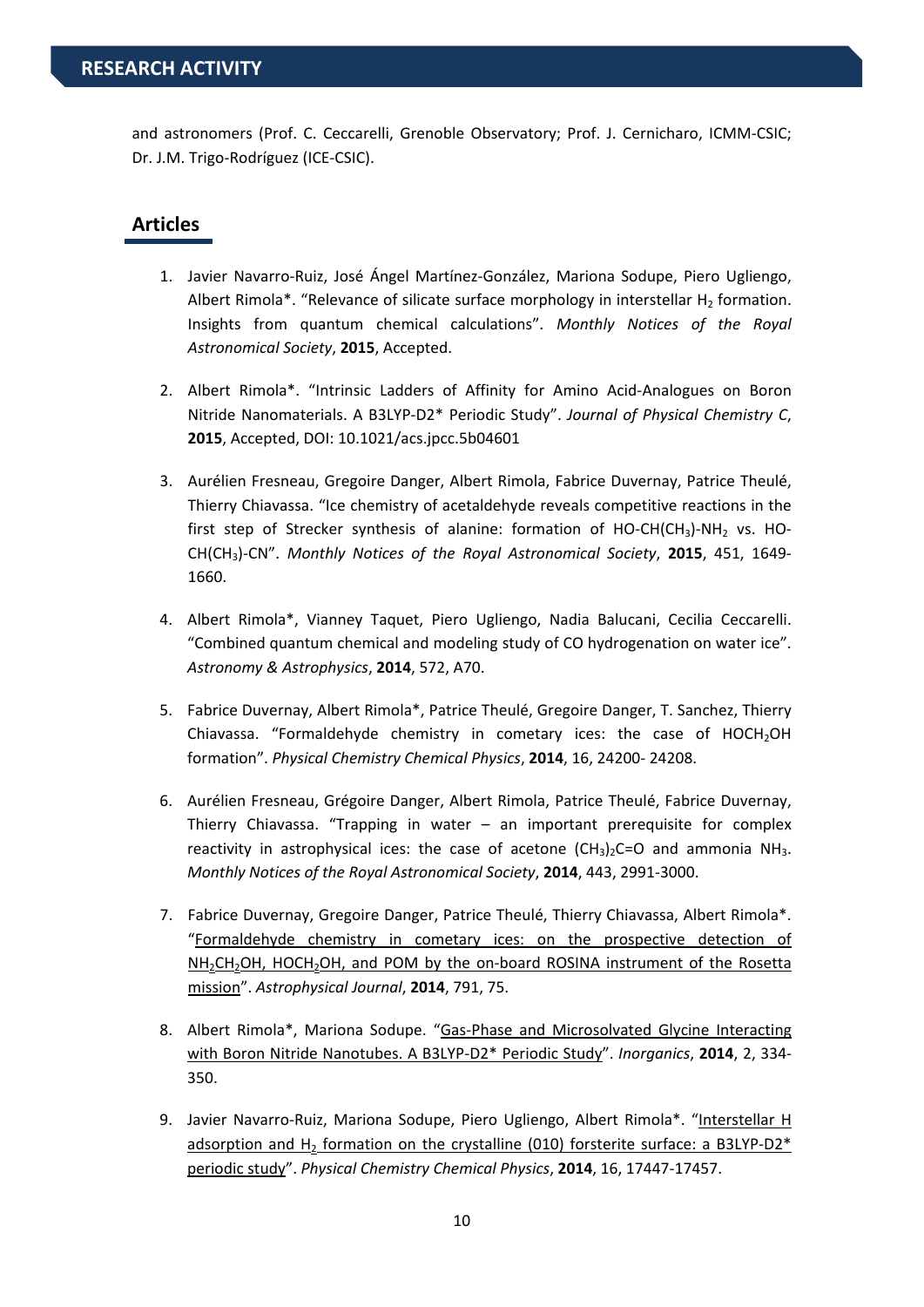- 10. Javier Navarro‐Ruiz, Piero Ugliengo, Albert Rimola\*, Mariona Sodupe. "B3LYP Periodic Study of the Physicochemical Properties of the Nonpolar (010) Mg-Pure and Fe-Containing Olivine Surfaces". *J. Phys. Chem. A*, **2014**, 118, 5866‐5875.
- 11. Gregoire Danger, Albert Rimola\*, Ninette Abou Mrad, Fabrice Duvernay, Gaël Roussin, Patrice Theulé, Thierry Chiavassa. "Formation of hydroxyacetonitrile (HOCH<sub>2</sub>CN) and polyoxymethylene (POM)-derivatives in comets from formaldehyde (CH<sub>2</sub>O) and hydrogen cyanide (HCN) activated by water". *Physical Chemistry Chemical Physics*, **2014**, 16, 3360‐3370.
- 12. Javier Navarro-Ruiz, Albert Rimola\*, Mariona Sodupe. "Surface Reaction of Acetylene with H-terminated Silicon Surfaces. A Theoretical Study from Hybrid DFT-D2 Periodic Simulations". *Journal of Physical Chemistry C*, **2013**, 117, 15130‐15138.
- 13. Albert Rimola\*, Mariona Sodupe. "Physisorption *vs* Chemisorption of Probe Molecules on Boron Nitride Nanomaterials. Effect of Surface Curvature". *Physical Chemistry Chemical Physics*, **2013**, 15, 13190‐13198.
- 14. Albert Rimola, Dominique Costa, Mariona Sodupe, Jean François Lambert, Piero Ugliengo. "Silica surface features and their role in the adsorption of bio‐molecules: computational modeling and experiments". *Chemical Reviews*, **2013**, 113, 4216‐4313.
- 15. Jorge Alí‐Torres, Albert Rimola, Cristina Rodríguez‐Rodríguez, Luis Rodríguez‐Santiago, Mariona Sodupe. "Insights on the Binding of Thioflavin Derivative Markers to Amyloid‐ Like Fibril Models From Quantum Chemical Calculations". *Journal of Physical Chemistry B*, **2013**, 117, 6674‐6680.
- 16. Vassilissa Vinogradoff, Albert Rimola\*, Fabrice Duvernay, Gregoire Danger, Patrice Theulé, and Thierry Chiavassa. "The mechanism of hexamethylenetetramine (HMT) formation in the solid state at low temperature". *Physical Chemistry Chemical Physics*, **2012**, *14*, 12309‐12320.
- 17. Albert Rimola\*, Mariona Sodupe, Piero Ugliengo. "Computational Study of Interstellar Glycine Formation Occurring at Radical Surfaces of Water‐Ice Dust Particles". *The Astrophysical Journal*, **2012**, *754*, 24.
- 18. Elisa Jimenez-Izal, Fabio Chiatti, Marta Corno, Albert Rimola, Piero Ugliengo. "Glycine Adsorption at Nonstoichiometric (010) Hydroxyapatite Surfaces: A B3LYP Study". *Journal of Physical Chemistry C*, **2012**, *116*, 14561‐14567.
- 19. Albert Rimola, Massimiliano Aschi, Roberto Orlando, Piero Ugliengo. "Does Adsorption at Hydroxyapatite Surfaces Induce Peptide Folding? Insights from Large‐Scale B3LYP Calculations". *Journal of the American Chemical Society*, **2012**, *134*, 10899‐10910.
- 20. Albert Rimola, Marta Corno, Jorge Garza, Piero Ugliengo. "Ab initio modelling of protein–biomaterial interactions: influence of amino acid polar side chains on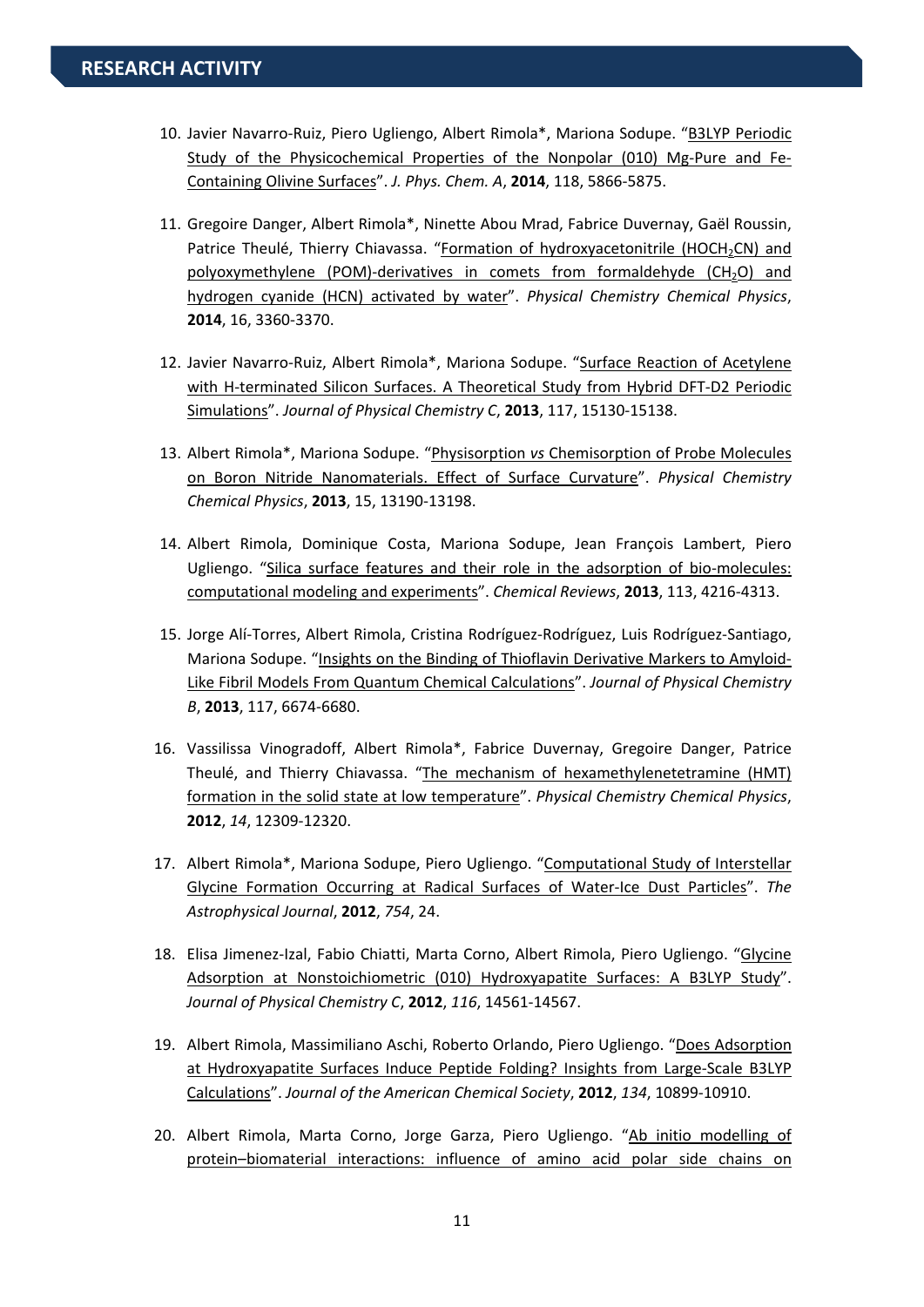adsorption at hydroxyapatite surfaces". *Philosophical Transactions of the Royal Society A*, **2012**, *370*, 1478‐1498.

- 21. Albert Rimola, Jorge Alí‐Torres, Cristina Rodríguez‐Rodríguez, Jordi Poater, Eduard Matito, Miquel Solà, Mariona Sodupe. "Ab Initio Design of Chelating Ligands Relevant to Alzheimer's Disease: Influence of Metalloaromaticity". *Journal of Physical Chemistry A*, **2011**, *115*, 12659–12666.
- 22. Albert Rimola, Yuriy Sakhno, Luca Bertinetti, Marco Lelli, Gianmario Martra, Piero Ugliengo. "Toward a Surface Science Model for Biology: Glycine Adsorption on Nanohydroxyapatite with Well‐Defined Surfaces". *The Journal of Physical Chemistry Letters*, **2011**, *2*, 1390‐1394.
- 23. Piero Ugliengo, Albert Rimola, Mariona Sodupe. "In silico study of the interstellar prebiotic formation and delivery of glycine". *Rendiconti Lincei – Scienze Fisiche e Naturali*, **2011**, *22*, 137‐144.
- 24. Cristina Rodríguez‐Rodríguez, Albert Rimola, Jorge Alí‐Torres, Mariona Sodupe, Pilar González-Duarte. "In silico strategies for the selection of chelating compounds with potential application in metal‐promoted neurodegenerative deseases". *Journal of Computer‐Aided Molecular Design*, **2011**, *25*, 21‐30.
- 25. Marta Corno, Albert Rimola, Vera Bolis, Piero Ugliengo. "Hydroxyapatite as a key biomaterial: quantum-mechanical simulation of its surfaces in interaction with biomolecules". *Physical Chemistry Chemical Physics*, **2010**, *12*, 6309‐6329.
- 26. Albert Rimola, Bartolomeo Civalleri, Piero Ugliengo. "Physisorption of aromatic organic contaminants at the surface of hydrophobic/hydrophilic silica geosorbents: a B3LYP‐D modeling study". *Physical Chemistry Chemical Physics*, **2010**, *12*, 6357‐6366.
- 27. Albert Rimola, Claudio Zicovich-Wilson, Roberto Dovesi, Piero Ugliengo. "Search and Characterization of Transition State Structures in Crystalline Systems using Valence Coordinates". *Journal of Chemical Theory and Computation*, **2010**, *6*, 1341‐1350.
- 28. Albert Rimola, Mariona Sodupe, Piero Ugliengo. "Deep-space glycine formation via Strecker‐type reactions activated by ice water dust mantles. A computational approach". *Physical Chemistry Chemical Physics*, **2010**, *12*, 5285‐5294.
- 29. Cristina Rodríguez‐Rodríguez, Albert Rimola, Luis Rodríguez‐Santiago, Piero Ugliengo, Ángel Álvarez‐Larena, Hugo Gutiérrez‐de‐Terán, Mariona Sodupe, Pilar González‐ Duarte. "Crystal structure of thioflavin‐T and its binding to amyloid fibrils: insights at the molecular level". *Chemical Communications*, **2010**, *46*, 1156‐1158.
- 30. Albert Rimola, Marta Corno, Claudio Zicovich-Wilson, Piero Ugliengo. "Ab initio modeling of protein/biomaterial interactions: competitive adsorption between glycine and water onto hydroxyapatite surfaces". *Physical Chemistry Chemical Physics*, **2009**, *11*, 9005‐9007.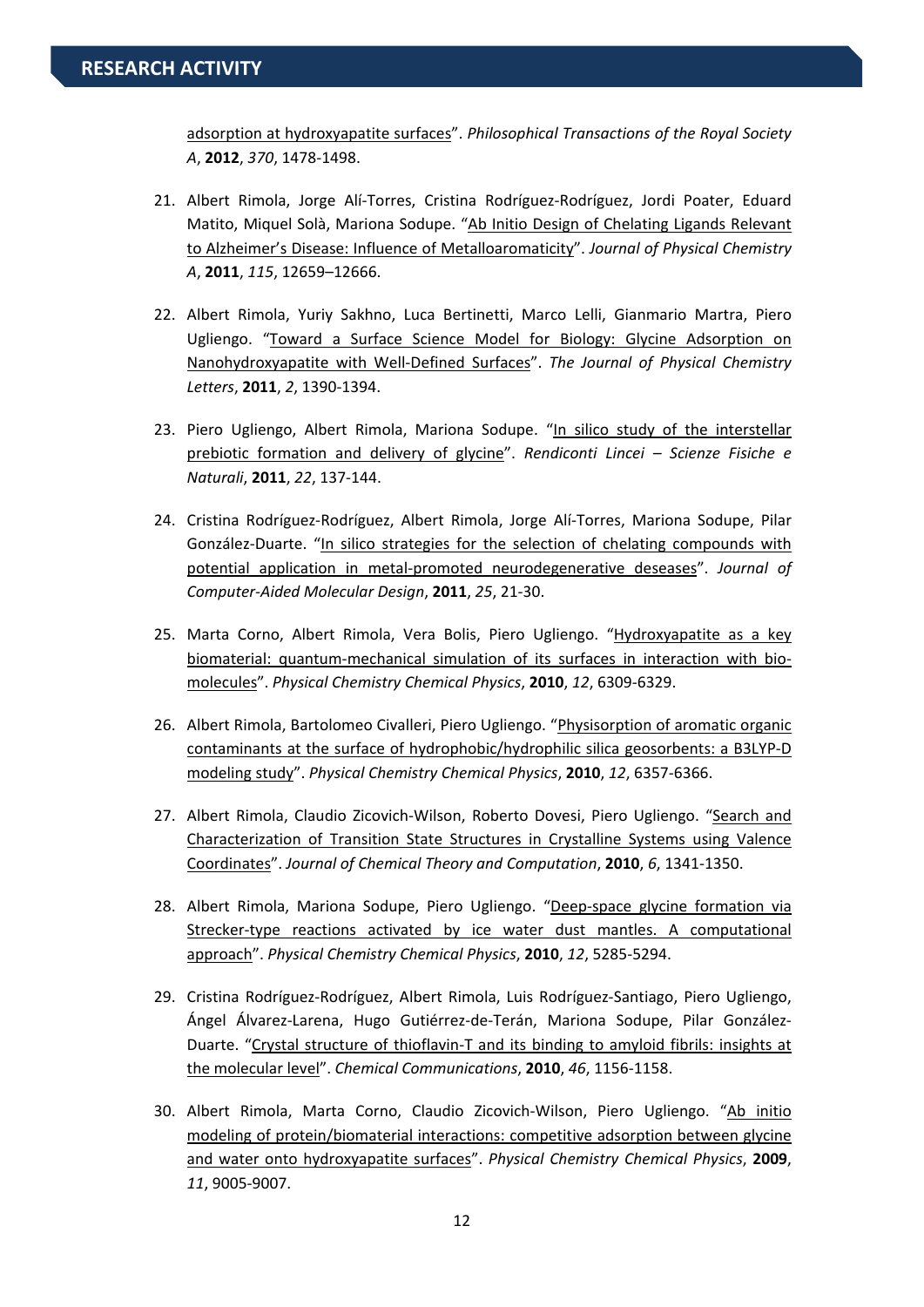- 31. Erika Constantino, Albert Rimola, Mariona Sodupe, Luis Rodríguez‐Santiago. "Coordination of (Glycyl)nglycine (n= 1-3) to Co<sup>+</sup> and Co<sup>2+</sup>". *Journal of Physical Chemistry A*, **2009**, *113*, 8883‐8892.
- 32. Albert Rimola, Mariona Sodupe, Piero Ugliengo. "Affinity scale for the interaction of amino acids with silica surfaces". *Journal of Physical Chemistry C*, **2009**, *113*, 5741‐ 5750.
- 33. Albert Rimola, Piero Ugliengo, Mariona Sodupe. "Formation versus hydrolysis of the peptide bond from a quantum‐mechanical viewpoint: the role of mineral surfaces and implications for the origin of life". *International Journal of Molecular Sciences*, **2009**, *10*, 746‐760 (Special Issue "Origin of Life").
- 34. Albert Rimola, Piero Ugliengo. "The role of defective silica surfaces in exogenous delivery of prebiotic compounds: clues from first principles calculations". *Physical Chemistry Chemical Physics*, **2009**, *11*, 2497‐2506.
- 35. Cristina Rodríguez‐Rodríguez, Natalia de Groot, Albert Rimola, Angel Alvarez‐Larena, Vega Lloveras, José Vidal‐Gancedo, Salvador Ventura, Josep Vendrell, Mariona Sodupe, Pilar González-Duarte, Pilar. "Design, selection and characterization of thioflavin‐based intercalation compounds with metal chelating properties for application in Alzheimer's disease". *Journal of the American Chemical Society*, **2009**, *131*, 1436‐1451.
- 36. Albert Rimola, Marta Corno, Claudio Zicovich‐Wilson, Piero Ugliengo. "Ab initio modeling of protein/biomaterial interactions: glycine adsorption at hydroxyapatite surfaces". *Journal of the American Chemical Society*, **2008**, *130*, 16181‐16183.
- 37. Albert Rimola, Bartolomeo Civalleri, Piero Ugliengo. "Neutral vs zwitterionic glycine forms at the water/silica interface: structure, energies, and vibrational features from B3LYP periodic simulations". *Langmuir*, **2008**, *24*, 14027‐14034.
- 38. Albert Rimola, Piero Ugliengo. "A quantum mechanical study of the reactivity of  $(SiO)<sub>2</sub>$ defective silica surfaces". *Journal of Chemical Physics*, **2008**, *128*, 204702.
- 39. Albert Rimola, Erika Constantino, Luis Rodríguez‐Santiago, Mariona Sodupe. "Binding properties of Cu+/2+‐(glycyl)nglycine complexes (n= 1–3 )". *Journal of Physical Chemistry A*, **2008**, *112*, 3444‐3453.
- 40. Albert Rimola, Mariona Sodupe, Piero Ugliengo. "Aluminosilicate surfaces as promoters for peptide bond formation: an assessement of Bernal's hypothesis by ab‐ initio methods". *Journal of the American Chemical Society*, **2007**, *129*, 8333‐8344.
- 41. Albert Rimola, Luis Rodríguez-Santiago, Piero Ugliengo, Mariona Sodupe. "Is the peptide bond formation activated by  $Cu^{2+}$  interactions? Insights from first principles calculations". *Journal of Physical Chemistry B*, **2007**, *111*, 5740‐5747.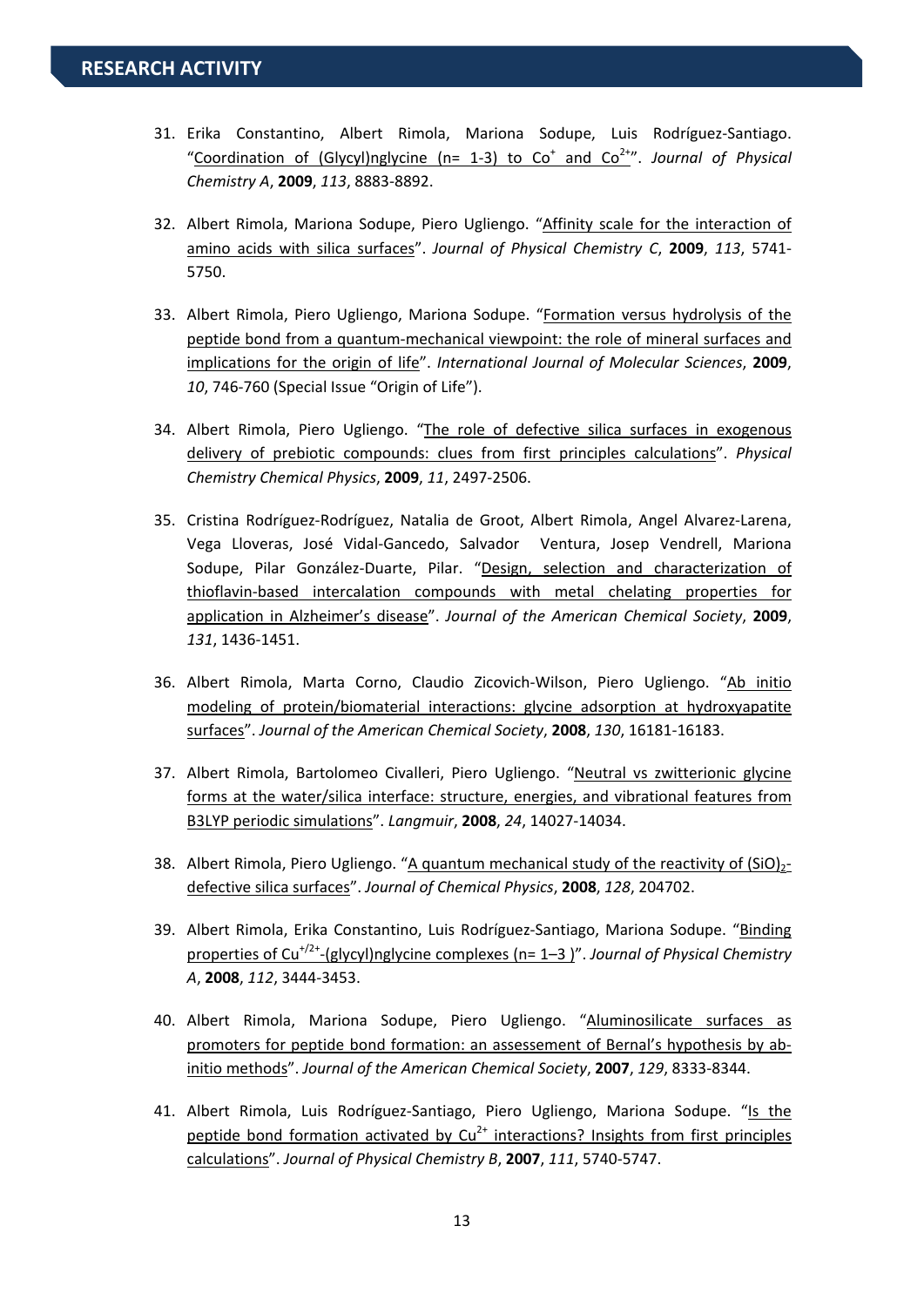- 42. Albert Rimola, Luis Rodríguez-Santiago, Mariona Sodupe. "Relevance of cation- $\pi$ interactions and oxidative effects on  $Cu<sup>+</sup>$  and  $Cu<sup>2+</sup>$  binding to Phe, Tyr, Trp and His. New insights from first‐principles calculations". *Journal of Physical Chemistry B*, **2006**, *110*, 24189‐24199.
- 43. Albert Rimola, Mariona Sodupe, Jeanine Tortajada, Luis Rodriguez‐Santiago. "Gas phase reactivity of Cu<sup>+</sup>-aromatic amino acids. An experimental and theoretical study". *International Journal of Mass Spectrometry*, **2006**, *257*, 60‐69.
- 44. Albert Rimola, Mariona Sodupe, Sergio Tosoni, Bartolomeo Civalleri, Piero Ugliengo. "Interaction of glycine with isolated hydroxyl groups at the silica surface: first principles B3LYP periodic simulation". *Langmuir*, **2006**, *22*, 6593‐6604.
- 45. Mar Tristany, James Courmarcel, Philippe Dieudonné, Marcial Moreno‐Mañas, Roser Pleixats, Albert Rimola, Mariona Sodupe, Silvia Villarroya. "Palladium nanoparticles entrapped in heavily fluorinated compounds". *Chemistry of Materials*, **2006**, *18*, 716‐ 722.
- 46. Albert Rimola, Mariona Sodupe, Josep Ros, Josefina Pons. "A theoretical study on Pd" complexes containing hemilabile pyrazole‐derived ligands". *European Journal of Inorganic Chemistry*, **2006**, 447‐454.
- 47. Albert Rimola, Sergio Tosoni, Mariona Sodupe, Piero Ugliengo. "Does silica surface catalyze peptide bond formation? New insights from first-principles calculations". *ChemPhysChem*, **2006**, *7*, 157‐163.
- 48. Erika Constantino, Albert Rimola, Luis Rodríguez‐Santiago, Mariona Sodupe. "Coordination properties of Glycylglycine to Cu<sup>+</sup>, Ni<sup>+</sup> and Co<sup>+</sup>. Influence of metal cation electronic configuration". *New Journal of Chemistry*, **2005**, *29*, 1585‐1593.
- 49. Albert Rimola, Sergio Tosoni, Mariona Sodupe, Piero Ugliengo. "Peptide bond formation activated by the interplay of Lewis and Brønsted catalysts". *Chemical Physics Letters*, **2005**, *408*, 295‐301.
- 50. Jordi Poater, Miquel Solà, Albert Rimola, Luis Rodríguez‐Santiago, Mariona Sodupe. "Ground and low-lying states of  $Cu^{2+}H_2O$ . A difficult case for density functional methods". *Journal of Physical Chemistry A*, **2004**, *108*, 6072‐6078.

#### **Book Chapters**

1. Albert Rimola, Mariona Sodupe, Piero Ugliengo. "Computational simulations of prebiotic processes", pp 345‐362. In *Genesis: Origin of Life on Earth and Planets* (Editor: Joseph Seckbach), Springer Netherlands, 2012.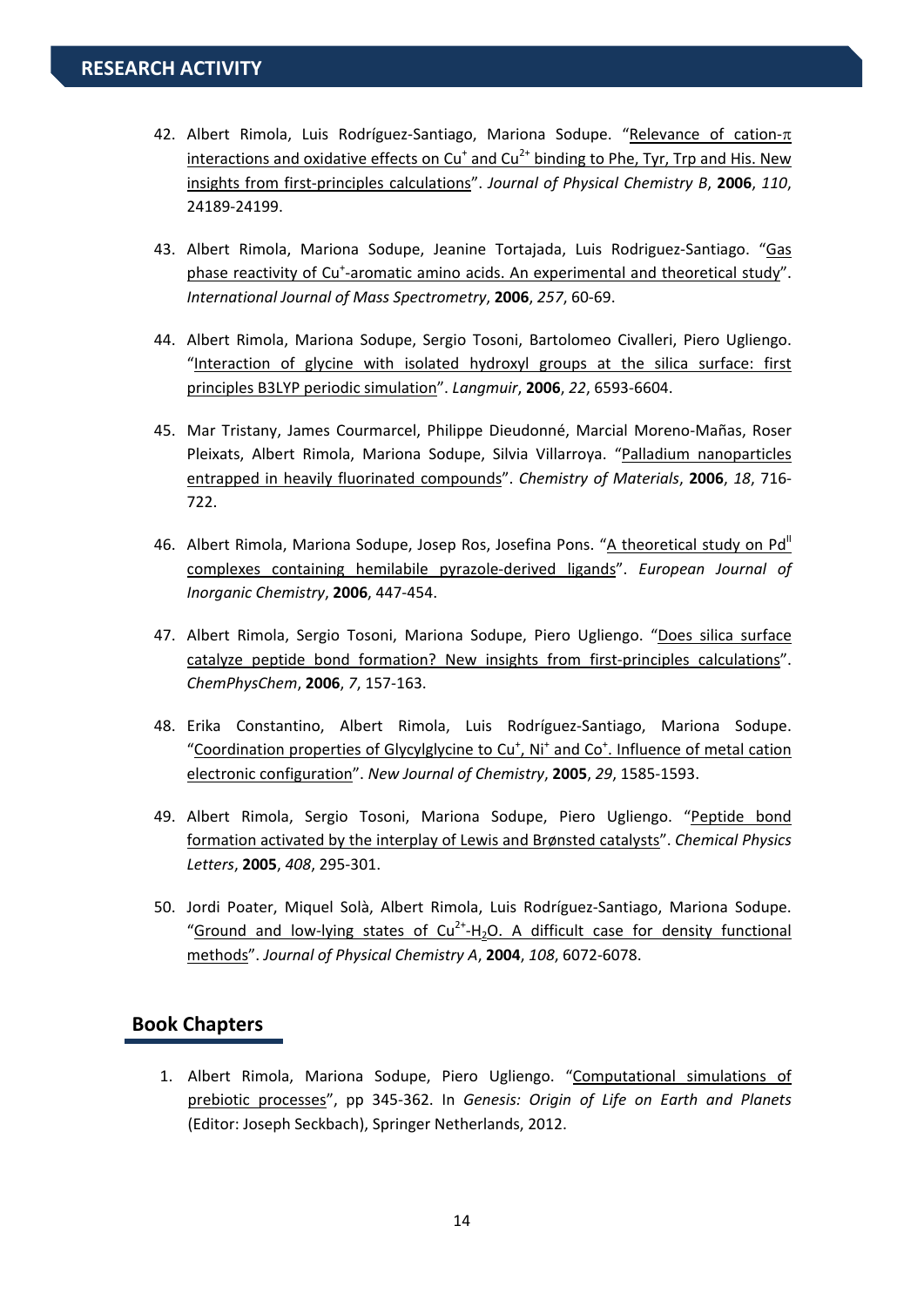## **Invited Conferences**

- 1. TITLE: "Contribution of Quantum Chemical Methods in the Study of Ice‐Based Cosmochemistry" CONGRESS: *Second Workshop on Experimental Laboratory Astrophysics* PLACE and YEAR: Poipu, Kauai, Hawaii (USA), 2015
- 2. TITLE: "Atomic-Scale Insights of the Chemistry Occurring in the Interstellar Medium. Clues from Quantum Chemical Mathods" CONGRESS: *Workshop on Interstellar Matter 2014* PLACE and YEAR: Sapporo (Japan), 2014
- 3. TITLE: "Computational Study on the Formation of  $H_2$  and CH<sub>3</sub>OH on Surfaces of Interstellar Dust Particles" CONGRESS: *World Association of Theoretical and Computational Chemists* (WATOC 2014) PLACE and YEAR: Santiago de Chile (Chile), 2014
- 4. TITLE: "Computational Study of Alkyne Reactions with Hydrogenated Silicon Surfaces. Free Energy Effects on Competitive Processes" CONGRESS: *10th International Conference of Computational Methods in Sciences and Engineering* PLACE and YEAR: Athens (Greece), 2014
- 5. TITLE: "Theoretical studies on the abiotic formation of biomolecules on inorganic surfaces" CONGRESS: *Biomolecules on surfaces: from abiotic polymerization to biosensors* PLACE and YEAR: Turin (Italy), 2014
- 6. TITLE: "Contribution of Quantum Mechanical Calculations in the Cosmic Dust Chemical Studies" CONGRESS: *Evolution of the Organic Matter in the Heart of the Interstellar and Interplanetary Medium* PLACE and YEAR: Paris (France), 2013
- 7. TITLE: "Interstellar Formation of Glycine on Radical Surfaces of Water Ice Particles" CONGRESS: *Theoretical Computational Astrochemistry* PLACE and YEAR: Pisa (Italy), 2012
- 8. TITLE: "Quantum Chemical Simulations on Interstellar Synthesis of Glycine: Neutral vs Radical Cation Mechanisms on Water Ice Dust Particles" CONGRESS: *Challenges in Modelling the Reaction Chemistry of Interstellar Dust* PLACE and YEAR: Leiden (Netherlands), 2011
- 9. TITLE: "Transition State Search with CRYSTAL09"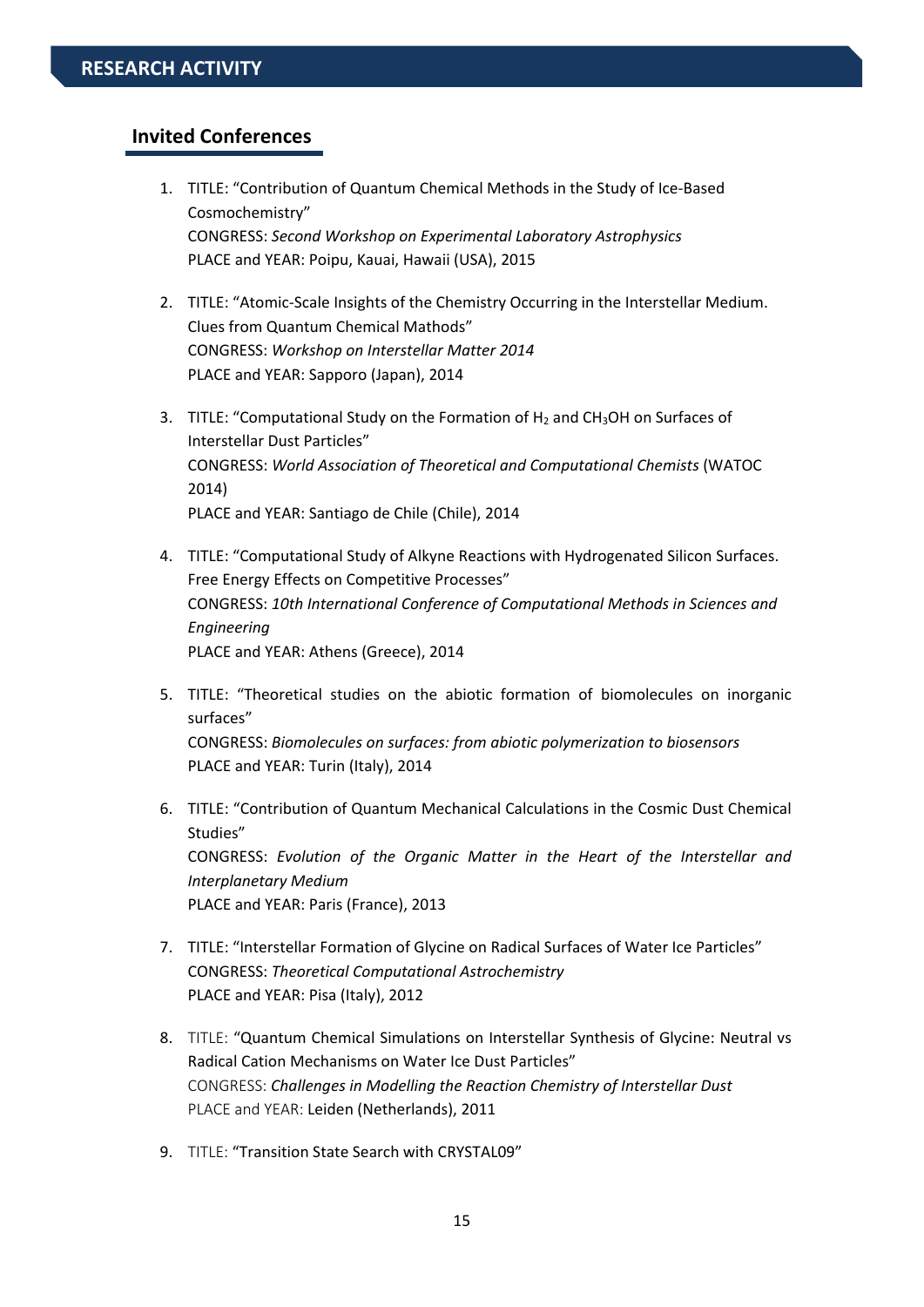CONGRESS: *Ab Initio Modeling in Solid State Chemistry 2009* (International Advanced School)

PLACE and YEAR: Turin (Italy), 2009

10. TITLE: "Amino Acid Synthesis on Icy Interstellar Particles. Computational Modeling Studies"

CONGRESS: *Prebiotic Chemistry* (International Advanced School) PLACE and YEAR: Barcelona (Spain), 2008

# **Oral Communications**

- 1. TITLE: "Quantum Mechanical Contributions in the Study of Ice‐Based Astrochemical Problems" CONGRESS: *COST Action Our Astrochemical History CM1401 – First General Meeting* PLACE and YEAR: Prague (Czech Republic), 2015
- 2. TITLE: "Formation of  $H_2CO$  on Icy Water Dust Particles from a Computational Approach: Polarizing and Electron Charge Effects" CONGRESS: *Origins 2014* PLACE and YEAR: Nara (Japan), 2014
- 3. TITLE: "Polarizing and Electrons Charge Effects for the Formation of CH2O on Surfaces of Water Icy Dust Particles" CONGRESS: *247th American Chemical Society National Meeting & Exposition* PLACE and YEAR: Dallas (USA), 2014
- 4. TITLE: "Naturally Occurring Mineral Surface Defects. A Meeting Point between Industrial and Prebiotic Chemistry" CONGRESS: *7th Congress on Electronic Structure: Principles and Applications* (ESPA2010) PLACE and YEAR: Oviedo (Spain), 2010
- 5. TITLE: "Peptide Bond Formation Mediated by  $Cu<sup>2+</sup>$ . Insights from First Principles Calculations" CONGRESS: *23rd Meeting of the Theoretical and Computational Chemistry Reference Network* PLACE and YEAR: Tarragona (Spain), 2007
- 6. TITLE: "Role of Aluminosilicates on Peptide Bond Formation. A Theoretical Mechanistic Study" CONGRESS: *4th Meeting of the Young Researchers of the Catalan Countries* PLACE and YEAR: Lleida (Spain), 2006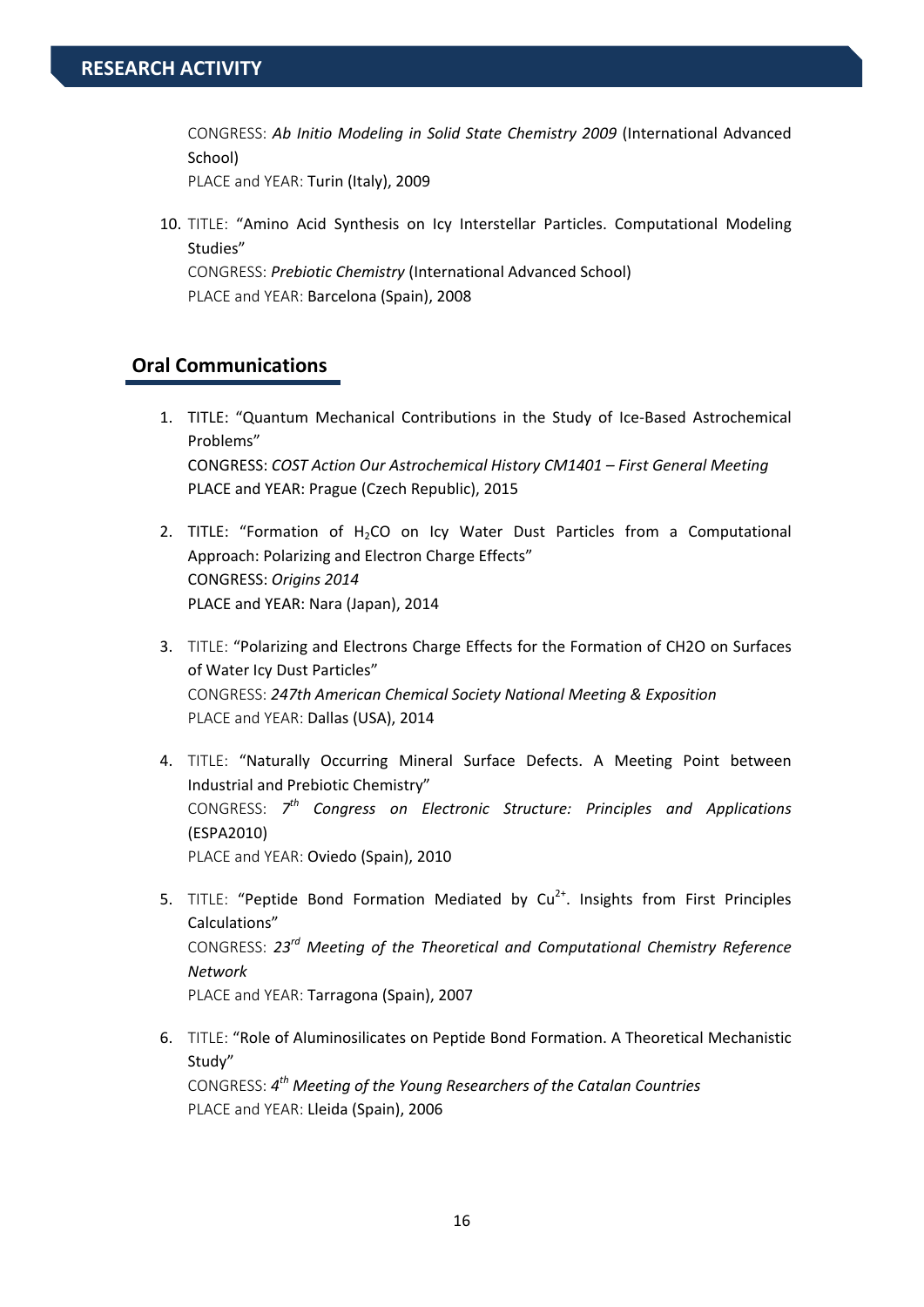#### **Posters**

- 1. AUTHORS: Albert Rimola, Josep M. Trigo‐Rodríguez, Zita Martins, TITLE: "Processing of primordial organic compounds in carbonaceous asteroids by mild aqueous alteration" CONGRESS: *Asteroid Day 2015* PLACE and YEAR: Barcelona (Spain), 2015
- 2. AUTHORS: Albert Rimola, Josep M. Trigo‐Rodríguez, Zita Martins, Carles E. Moyano‐ Cambero TITLE: "Processing of primordial organic compounds in carbonaceous asteroids by mild aqueous alteration" CONGRESS: *Origins 2014* PLACE and YEAR: Nara (Japan), 2014
- 3. AUTHORS: Albert Rimola, Javier Navarro‐Ruiz, Mariona Sodupe, Piero Ugliengo TITLE: "Quantum mechanical insights into molecular hydrogen formation on interstellar dust grains" CONGRESS: *Origins 2014* PLACE and YEAR: Nara (Japan), 2014
- 4. AUTHORS: Albert Rimola, Javier Navarro‐Ruiz, Mariona Sodupe, Piero Ugliengo TITLE: "Quantum mechanical insights into molecular hydrogen formation on interstellar dust grains" CONGRESS: *Astrochemistry of Ice, Dust and Gas (Faraday Discussion 168)* PLACE and YEAR: Leiden (Nederlands), 2014
- 5. AUTHORS: Albert Rimola, Mariona Sodupe, Piero Ugliengo TITLE: "Interstellar formation of glycine on radical surfaces of water ice particles" CONGRESS: *8th Congress on Electronic Structure: Principles and Applications* (ESPA2012) PLACE and YEAR: Barcelona (Spain), 2012
- 6. AUTHORS: Albert Rimola, Mariona Sodupe, Piero Ugliengo TITLE: "Glycine formation occurring at surfaces of radical cation ice water in the interstellar medium" CONGRESS: *World Association of Theoretical and Computational Chemists* (WATOC 2011) PLACE and YEAR: Santiago de Compostela (Spain), 2011
- 7. AUTHORS: Albert Rimola, Mariona Sodupe, Piero Ugliengo TITLE: "Interstellar glycine formation occurring at surfaces of ice water dust grain particles under ionizing effects" CONGRESS: *Origins 2011* PLACE and YEAR: Montpellier (France), 2011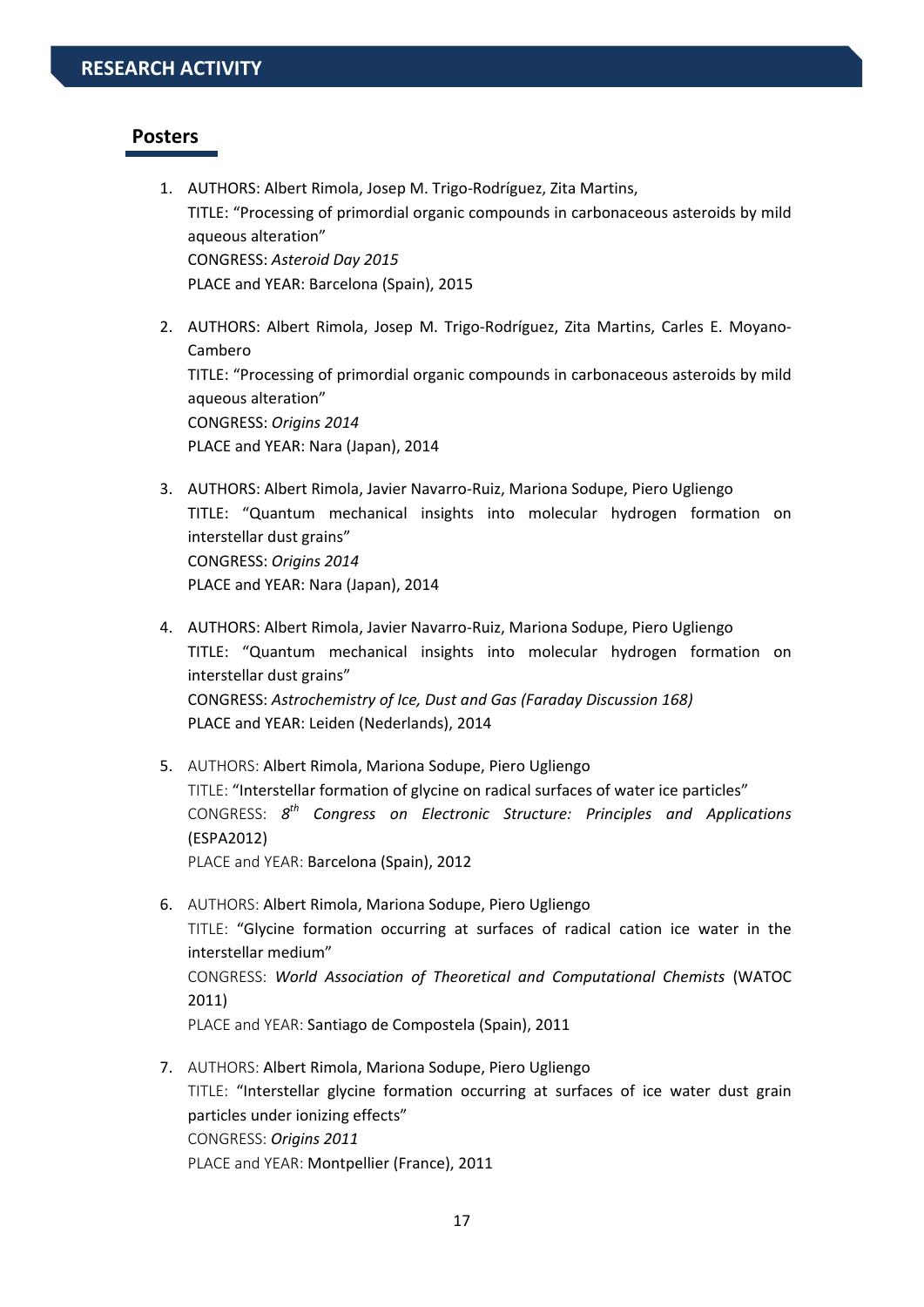- 8. AUTHORS: Albert Rimola, Mariona Sodupe TITLE: "Computational simulations of the interaction of boron nitride nanotubes with biomolecules. Insights on the nature of interaction" CONGRESS: *NANOJASP'2010: Nanomaterials based biosensors and biosystems* PLACE and YEAR: Barcelona (Spain), 2010
- 9. AUTHORS: Albert Rimola, Mariona Sodupe, Piero Ugliengo TITLE: "Deep‐space glycine formation via Strecker‐type reactions activated by ice water dust mantles. A computational approach" CONGRESS: *First chemical steps towards the origin of life* PLACE and YEAR: Turin (Italy), 2010
- 10. AUTHORS: Albert Rimola, Mariona Sodupe, Piero Ugliengo TITLE: "Interaction of amino acids with silica‐based materials. New insights from DFT calculations" CONGRESS: *2nd European Chemistry Congress* (EuCheMS 2008) PLACE and YEAR: Turin (Italy), 2008
- 11. AUTHORS: Albert Rimola, Mariona Sodupe, Piero Ugliengo TITLE: "Prebiotic amino acid synthesis on crystalline icy particles. A computational approach" CONGRESS: *2nd European Chemistry Congress* (EuCheMS 2008) PLACE and YEAR: Turin (Italy), 2008
- 12. AUTHORS: Albert Rimola, Mariona Sodupe, Piero Ugliengo TITLE: "Interaction of amino acids with silica‐based materials. New insights from DFT calculations" CONGRESS: *Ab initio simulation of crystalline solids: history and prospects* (Workshop in honour of Prof. Cesare Pisani) PLACE and YEAR: Turin (Italy), 2008
- 13. AUTHORS: Albert Rimola, Mariona Sodupe, Piero Ugliengo TITLE: "Prebiotic amino acid synthesis on crystalline icy particles. A computational approach" CONGRESS: *Ab initio simulation of crystalline solids: history and prospects* (Workshop in honour of Prof. Cesare Pisani) PLACE and YEAR: Turin (Italy), 2008
- 14. AUTHORS: Albert Rimola, Mariona Sodupe, Piero Ugliengo TITLE: "Prebiotic amino acid synthesis on water ice mantle‐grains. A computational approach" CONGRESS: *XV International Conference on the Origin of Life* (ISSOL 2008) PLACE and YEAR: Florence (Italy), 2008
- 15. AUTHORS: Albert Rimola, Mariona Sodupe, Piero Ugliengo TITLE: "Affinity scale for the interaction of amino acids with silica surfaces"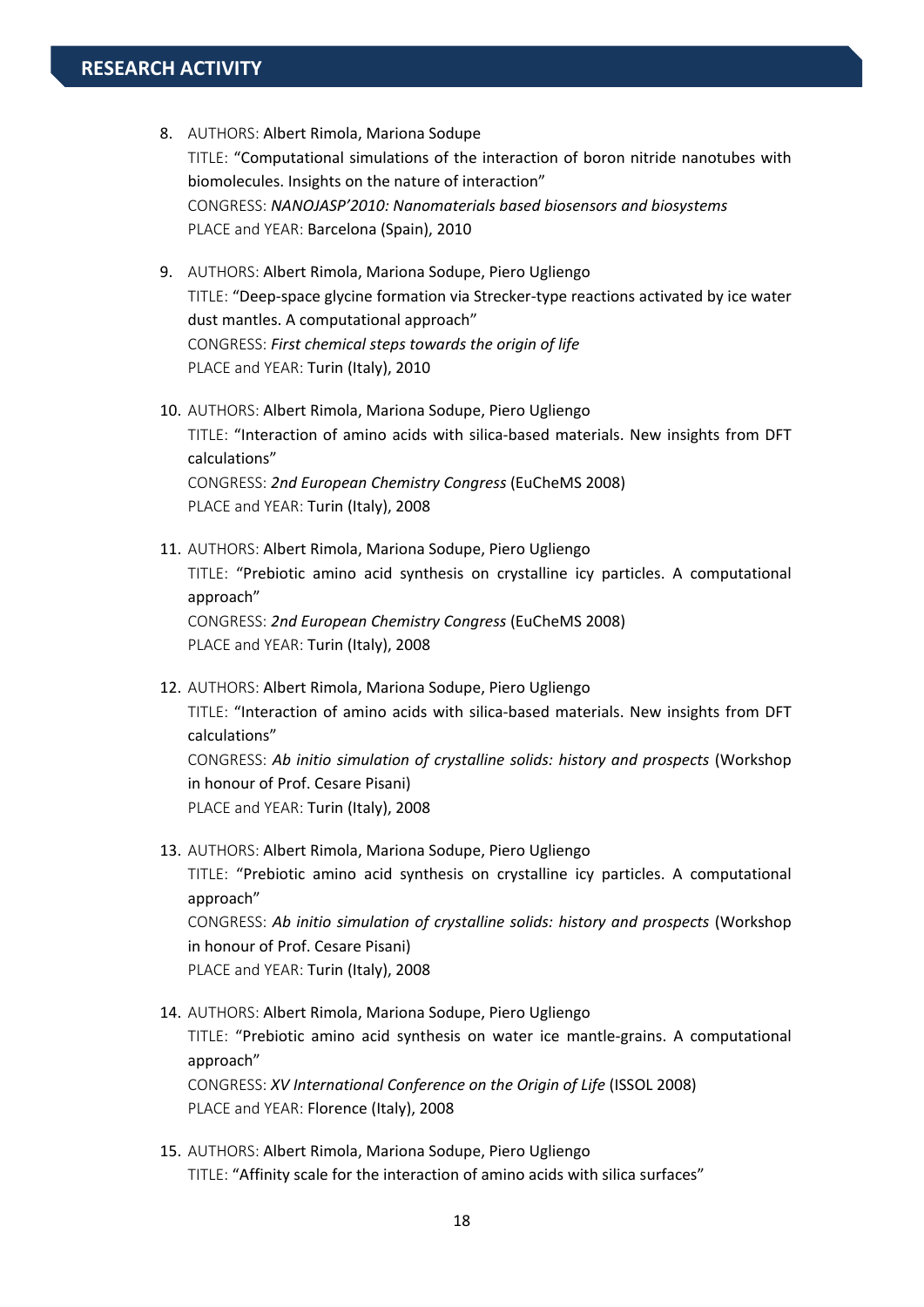CONGRESS: *12th International Conference on the Applications of Density Functional Theory* (DFT'07)

PLACE and YEAR: Amsterdam (Netherlands), 2007

- 16. AUTHORS: Albert Rimola, Mariona Sodupe, Piero Ugliengo TITLE: "Hydrogen‐bond and dispersion: the driving forces of the adsorption of amino acids on silica surfaces" CONGRESS: *Modelling the Interaction of Biomolecules with Inorganic Surfaces* PLACE and YEAR: Lyon (France), 2007
- 17. AUTHORS: Albert Rimola, Mariona Sodupe, Piero Ugliengo TITLE: "Does glycine molecule interact with silica surface? A theoretical study using periodic methods" CONGRESS: *11th International Conference on Theoretical Aspects of Catalysis* (ICTAC‐ 11)

PLACE and YEAR: Berlin (Germany), 2006

18. AUTHORS: Albert Rimola, Mariona Sodupe, Jeanine Tortajada, Luis Rodríguez‐Santiago TITLE: "Réactivité en phase gazeuse du complexe [Cu His]<sup>+</sup>: une étude expérimentale et théorique" CONGRESS: *1er Symposium de Chimie et Biologie Analytiques: de la molécula au protéme* (SCBA 2005)

PLACE and YEAR: Montpellier (France), 2005

19. AUTHORS: Albert Rimola, Luis Rodríguez‐Santiago, Mariona Sodupe, Sergio Tosoni, Piero Ugliengo

TITLE: "Role of Lewis sites in aluminosilicates on peptide bond formation. A theoretical mechanistic study"

CONGRESS: *12th International Symposium on Relation between Homogeneous and Heterogeneous Catalysis* (ISHHC‐XII) PLACE and YEAR: Florence (Italy), 2005

20. AUTHORS: Albert Rimola, Mariona Sodupe, Josefina Ponsa, Josep Ros TITLE: "Searching the Best Tioether‐Pyrazole Hemilabile Ligand in Pd (II) Complexes" CONGRESS: *Computational Modelling of Catalysis* (CMC) PLACE and YEAR: Müllheim an der Ruhr (Germany), 2003

#### **Invited Seminars**

- 1. TITLE: "Hints on the evolution of the molecular complexity in space from quantum mechanical simulations" PLACE and YEAR: University of Marseille (Marseille, France), 2015
- 2. TITLE: "Quantum mechanical calculations to understand ice‐based interstellar reactions. Atomistic interpretations and predictions"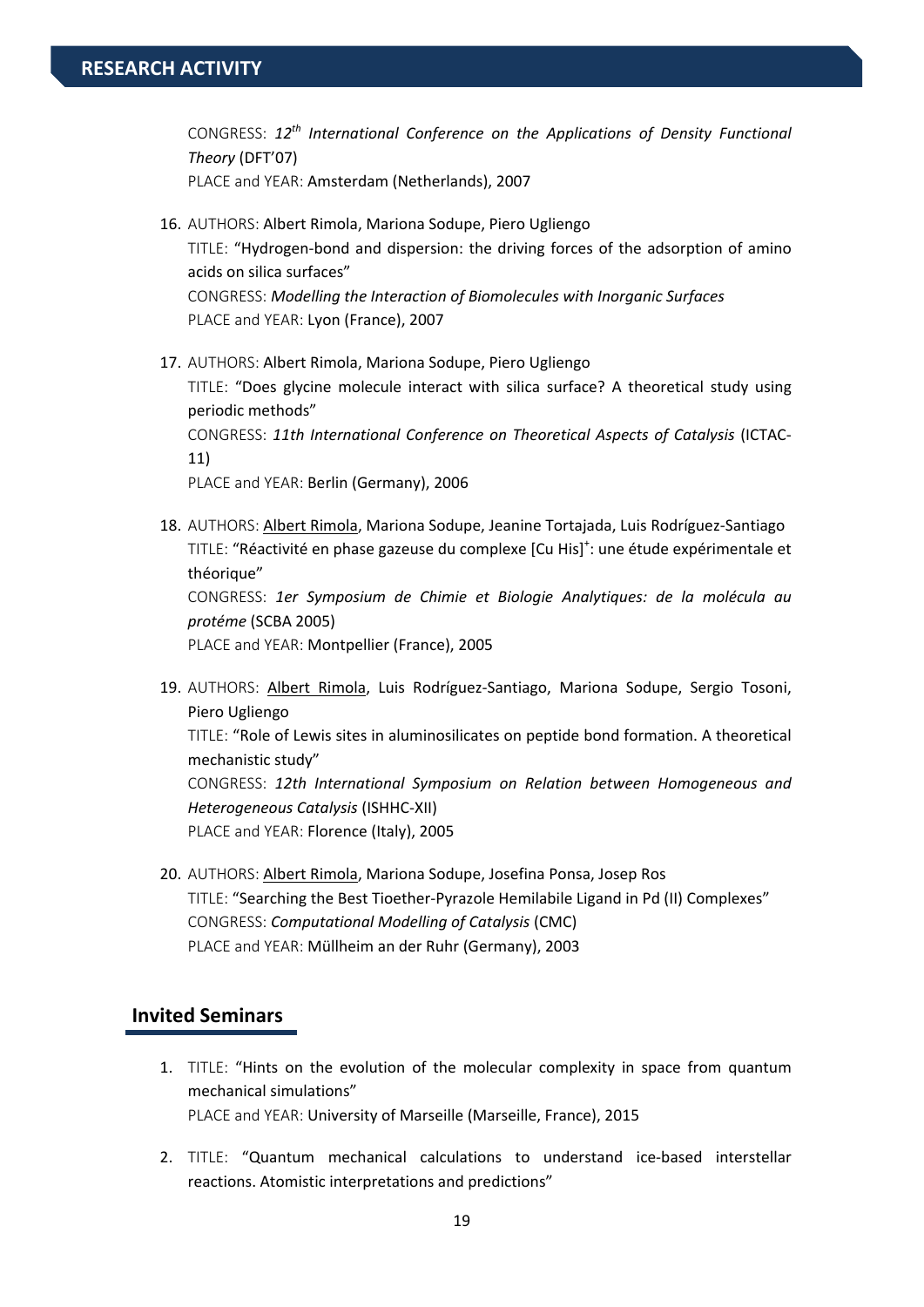PLACE and YEAR: Institute of Low Temperature Science of Hokkaido (ILTS) (Sapporo, Japan), 2014

- 3. TITLE: "Contribution of quantum chemistry in astrochemical studies" PLACE and YEAR: Institute of Space Sciences (ICE‐CSIC) (Bellaterra, Spain), 2014
- 4. TITLE: "Quantum chemical simulations of cosmic dust-based interstellar reactions" PLACE and YEAR: University of Barcelona (Barcelona, Spain), 2013
- 5. TITLE: "Interaction and reactivity of biomolecules on inorganic materials" PLACE and YEAR: MATGAS 2000 AIE (Bellaterra, Spain), 2009
- 6. TITLE: "Ab initio modeling of protein/biomaterial interactions" PLACE and YEAR: University of Turin (Italy), 2008
- 7. TITLE: "Searching Transition States with the CRYSTAL code: a glance at the first attempts" PLACE and YEAR: University of Turin (Italy), 2008

#### **Participation of my students in international congresses**

- 1. TYPE OF PRESENTATION: Poster AUTHORS: Javier Navarro‐Ruiz, Albert Rimola, Mariona Sodupe, Piero Ugliengo TITLE: "Interstellar H<sub>2</sub> formation on crystalline silicate surfaces" CONGRESS: *41st Congress of Theoretical Chemists of Latin Expression* (CHITEL 2015) PLACE and YEAR: Turin (Italy), 2015
- 2. TYPE OF PRESENTATION: Poster AUTHORS: José Ángel Martínez‐González, Albert Rimola TITLE: "Electronic structure characterization of forsterite" CONGRESS: *9th Congress on Electronic Structure: Principles and Applications* (ESPA2014) PLACE and YEAR: Badajoz (Spain), 2014
- 3. TYPE OF PRESENTATION: Poster AUTHORS: Javier Navarro‐Ruiz, Albert Rimola, Mariona Sodupe, Angelos Michaelides TITLE: "Dynamic effects in the diffusion of atomic H on interstellar silicate surfaces" CONGRESS: *16th workshop on dynamical phenomena at surfaces* PLACE and YEAR: Madrid (Spain), 2013
- 4. TYPE OF PRESENTATION: Oral Communication AUTHORS: Javier Navarro‐Ruiz, Albert Rimola, Mariona Sodupe TITLE: "Computational study on alkyne reactivity on hydrogenated silicon surfaces"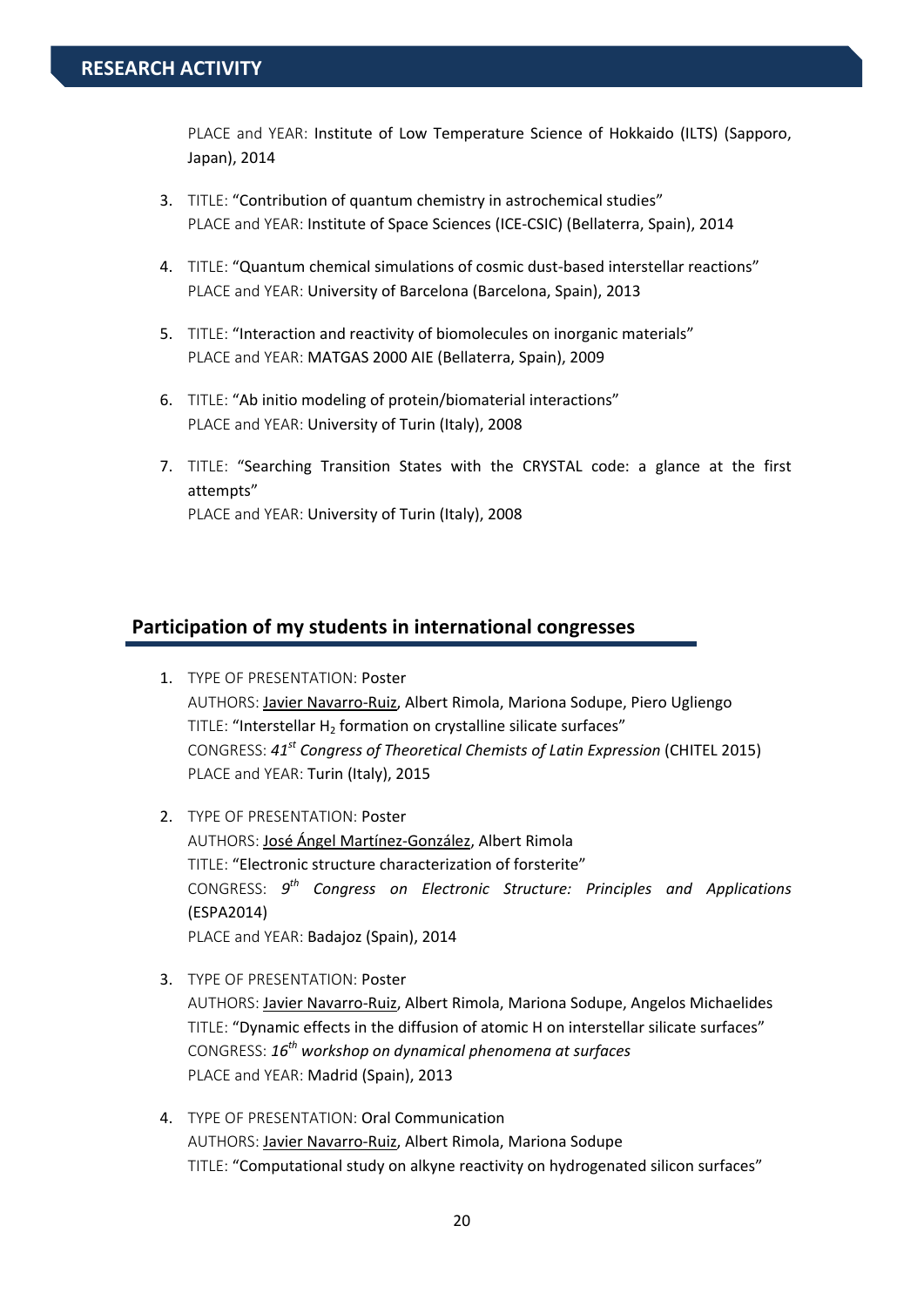CONGRESS: *8th meeting of youth researchers of Catalonia* PLACE and YEAR: Andorra la Vella (Andorra), 2013

- 5. TYPE OF PRESENTATION: Oral Communication AUTHORS: Javier Navarro‐Ruiz, Albert Rimola, Mariona Sodupe TITLE: "H<sub>2</sub> formation on surfaces of interstellar dust" CONGRESS: *29th Annual meeting of the reference network of theoretical and computational chemistry of Catalonia* PLACE and YEAR: Barcelona (Spain), 2013
- 6. TYPE OF PRESENTATION: Oral Communication AUTHORS: Javier Navarro‐Ruiz, Albert Rimola, Mariona Sodupe TITLE: "Ab initio insights into  $H_2$  formation on interstellar dust grains" CONGRESS: *39th International Congress of Theoretical Chemists of Latin Expression* (QUITEL 2013) PLACE and YEAR: Granada (Spain), 2013
- 7. TYPE OF PRESENTATION: Poster AUTHORS: Javier Navarro‐Ruiz, Albert Rimola, Mariona Sodupe TITLE: "H<sub>2</sub> formation on silicate surfaces of cosmic interest" CONGRESS: *3rd New trends in Computational Chemistry for Industry Applications* PLACE and YEAR: Barcelona (Spain), 2013
- 8. TYPE OF PRESENTATION: Poster

AUTHORS: Javier Navarro‐Ruiz, Albert Rimola, Mariona Sodupe TITLE: "Functionalization vs polymerization on H‐terminated silicon surfaces. A B3LYP periodic Study" CONGRESS: *8th Congress on Electronic Structure: Principles and Applications* (ESPA2012) PLACE and YEAR: Barcelona (Spain), 2012

#### **Supervision of Research Works**

- 1. Master Thesis: "Computational study on the functionalization and polymerization processes on hydrogenated silicon surfaces". Javier Navarro Ruiz, Universitat Autònoma de Barcelona, 2012.
- 2. PhD Thesis: "Modelling of the interstellar dust and prebiotic molecule formation by means of ab inito simulations". Javier Navarro Ruiz, Universitat Autònoma de Barcelona, *in progress*.
- 3. Postdoctoral Work: "In silico prodection of the phsysico-chemical features of silicate cosmic dust". José Ángel Martínez‐González, Universitat Autònoma de Barcelona.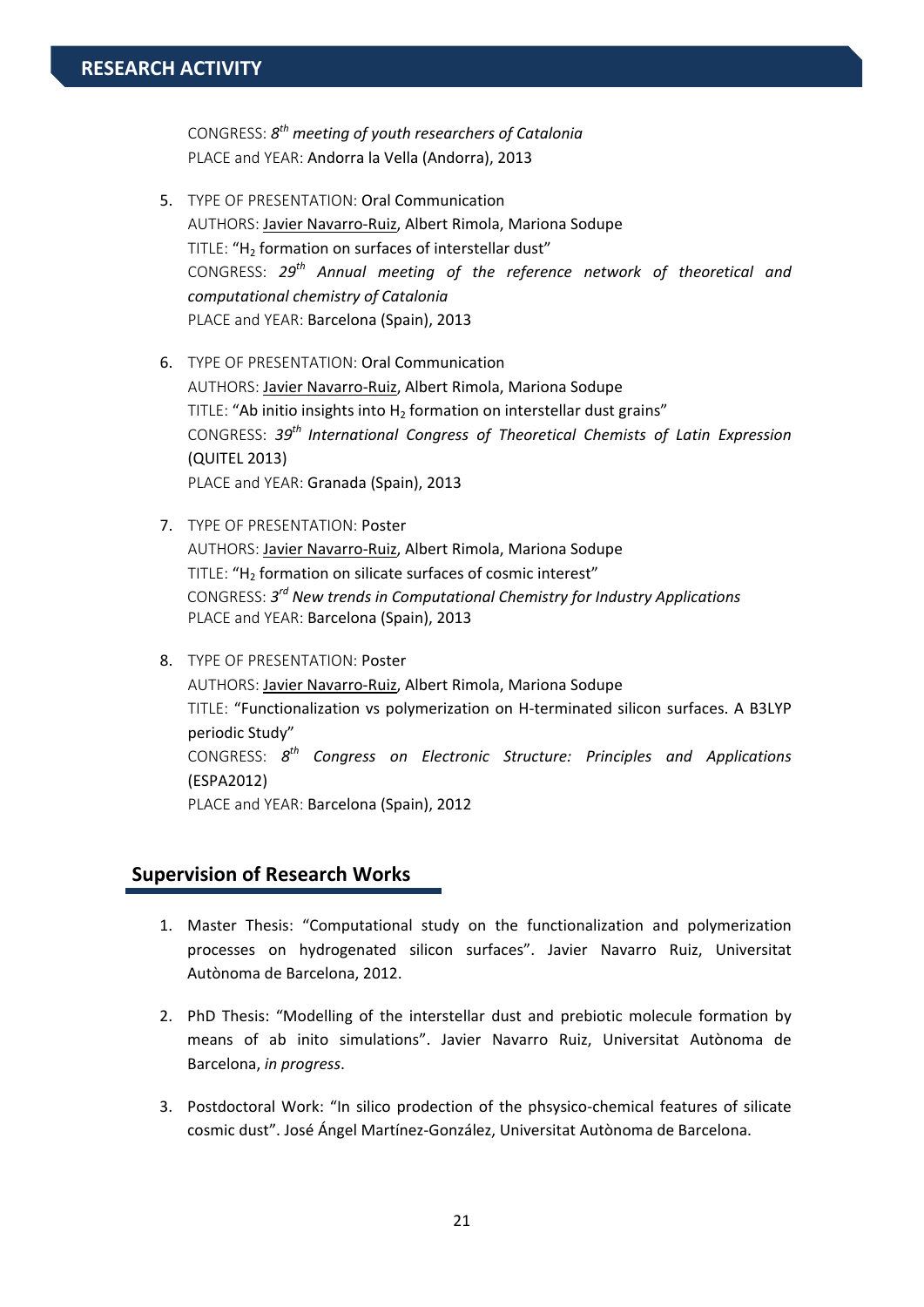#### **Referee Activity**

Referee of manuscripts of international journals:

Journal of Physical Chemistry (A, B, C and Letters), Physical Chemistry Chemical Physics, CrystEngComm, Journal of Molecular Modelling, Monthly Notices of the Royal Astronomical Society, Astronomy & Astrophysics, Molecular Physics, Journal of Physics and Chemistry of Solids.

Evaluator of research projects:

Agencia Nacional de Evaluación y Prospectiva (State Agency of Spain), Agencia Nacional de Promoción Científica y Tecnológica (State Agency of Argentina)

#### **International Collaborations**

- Nadia Balucani, University of Perugia
- Cecilia Ceccarelli, Observatory of Grenoble
- José Cernicharo, Institute
- Thierry Chiavassa, University Aix‐Marseille
- Dominique Costa, École Nationale Supérieure de Chimie de Paris
- Roberto Dovesi, University of Turin
- Jean‐Françoise Lambert, University Pierre et Marie Curie
- Zita Martins, Imperial College London
- Gianmario Martra, University of Turin
- Angelos Michaelides, University College London
- Valerio Pirronello, University of Catania
- Josep M. Trigo‐Rodríguez, Institute of Space Sciences ‐ CSIC
- Piero Ugliengo, University of Turin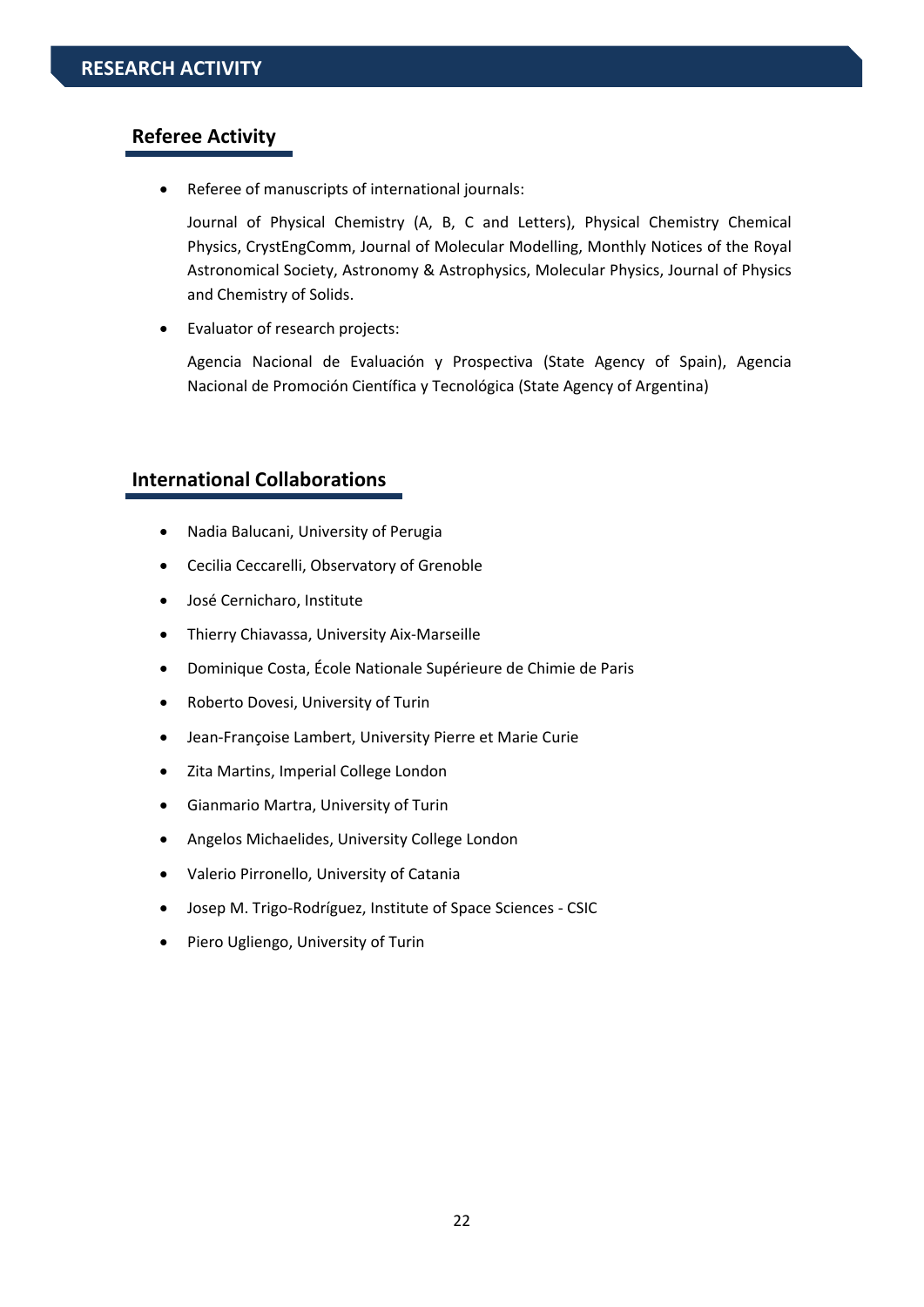# **Old Plan**

| <b>Degree</b>   | <b>Subject</b>            | Course              | <b>Kind of lecture</b> | <b>Total credits</b> |
|-----------------|---------------------------|---------------------|------------------------|----------------------|
| Chemistry       | <b>Chemical Kinetics</b>  | 2005/2006           | Classroom problems     | 3.0                  |
|                 |                           | 2006/2007           |                        |                      |
|                 | Lab of Computational      | 2004/2005           | Laboratory             | 13.2                 |
|                 | Chemistry                 | 2005/2006           |                        |                      |
|                 |                           | 2006/2007           |                        |                      |
|                 | <b>Basics on Chemical</b> | 2004/2005           | Laboratory             | 2.1                  |
|                 | Laboratory                |                     |                        |                      |
|                 | Laboratory of             | 2006/2007           | Laboratory             | 4.5                  |
|                 | Thermodynamics            |                     |                        |                      |
|                 | Laboratory of Chemical    | 2009/2010           | Laboratory             | 7.0                  |
|                 | Kinetics                  | $2010/2011^{\circ}$ |                        |                      |
| Environmental   | Thermodynamics and        | 2010/2011           | Classroom problems     | 1.5                  |
| <b>Sciences</b> | <b>Chemical Kinetics</b>  | $2011/2012^{\circ}$ | Theory                 | 2.0                  |
| Biotechnology   | Thermodynamics and        | 2006/2007           | Classroom problems     | 3.0                  |
|                 | <b>Chemical Kinetics</b>  |                     |                        |                      |
| Vet             | Chemistry                 | 2006/2007           | Laboratory             | 3.0                  |

*<sup>a</sup>* Responsible of the subject

# **Current Plan (European Higher Education)**

| <b>Degree</b> | <b>Subject</b>      | Course              | <b>Kind of lecture</b> | <b>Total ECTS</b> |
|---------------|---------------------|---------------------|------------------------|-------------------|
| Chemistry     | Spectroscopy        | $2011/2012^{\circ}$ | Laboratory             | 4.85              |
|               |                     | $2012/2013^{\circ}$ |                        |                   |
|               |                     | $2013/2014^{\circ}$ |                        |                   |
|               | Analyisis and       | 2013/2014           | Laboratory             | 1.16              |
|               | Determination of    |                     |                        |                   |
|               | Properties          |                     |                        |                   |
| Nanoscience   | Bond chemistry and  | 2010/2011           | Classroom problems     | 3.54              |
| and Nanotech. | structure of matter | 2011/2012           |                        |                   |
|               | Molecular           | $2012/2013^{\circ}$ | Theory                 | 8.1               |
|               | Spectroscopy        | $2013/2014^{\circ}$ |                        |                   |
| Genetics      | Chemistry           | 2011/2012           | Classroom problems     | 4.47              |
|               |                     | 2012/2013           |                        |                   |
|               |                     | 2013/2014           |                        |                   |

*<sup>a</sup>* Responsible of the subject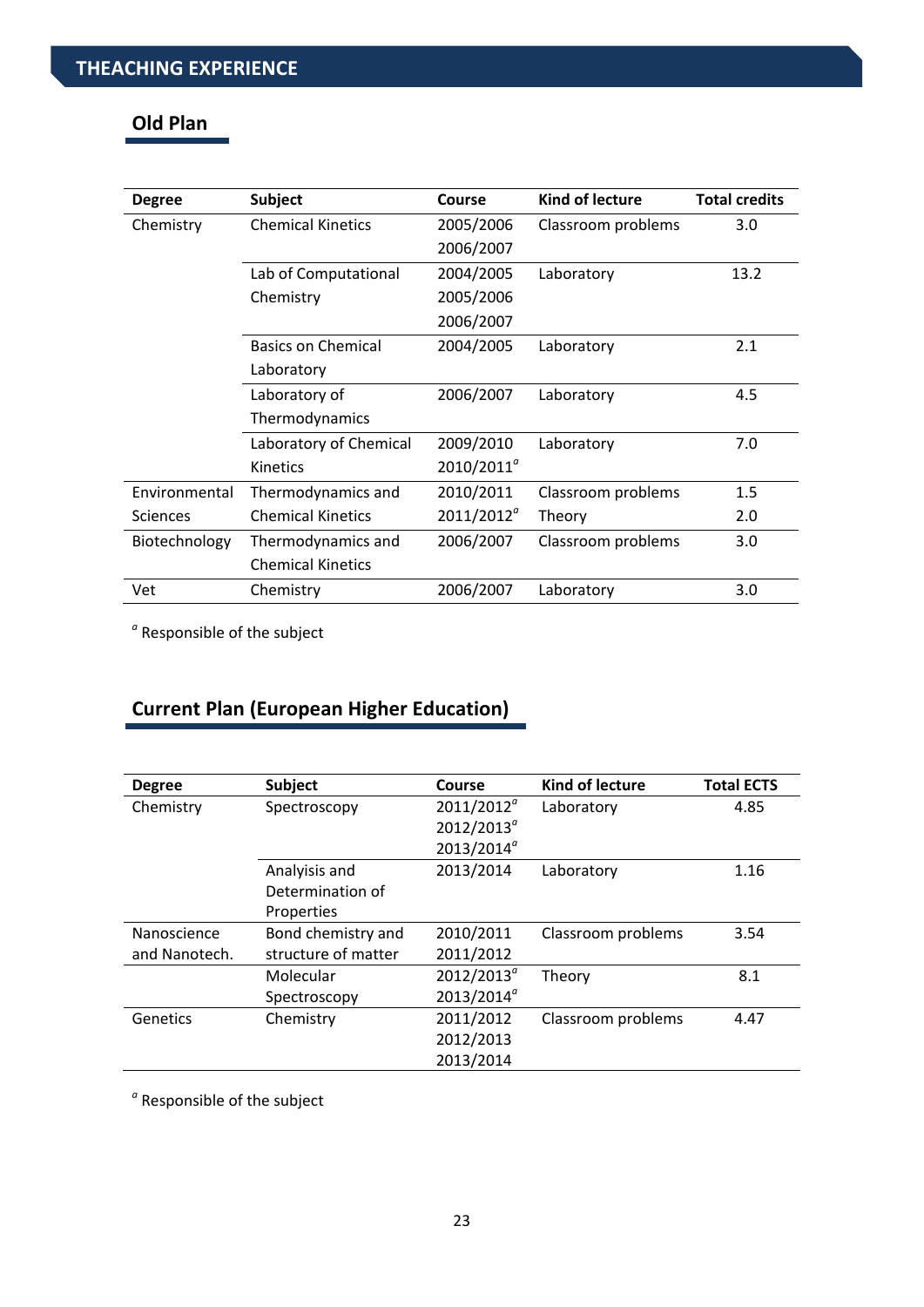# **Science Dissemination Articles**

- 1. Albert Rimola, Mariona Sodupe. "Síntesi de proteïnes en superficies de minerals per conèixer sobre l'origen de la vida". *Teraflop* 92, July **2007**, 8‐10. (http://www.cesca.cat/sites/default/files/docs/tera93.pdf)
- 2. Cristina Rodríguez‐Rodríguez, Albert Rimola, Jorge Alí‐Torres, Pilar González‐Duarte, Mariona Sodupe. "Estrategias in silico para el diseño y selección de compuestos con potencial aplicación en la enfermedad de Alzheimer". *Lifescienceslab*, Noviembre/Diciembre10, 66‐68. (http://www.lifescienceslab.com/require/revistas‐digitales/12/pdf/lifescienceslab‐ 12.pdf)
- 3. Mariona Sodupe, Albert Rimola, Piero Ugliengo. "Adsorción y polimerización de aminoácidos en superficies de minerales. Simulaciones computacionales de procesos prebióticos". *Anales de Química*, **2011**, *107* (2), 137‐143. (http://www.rseq.org/anales/numeros‐atrasados/item/106‐vol107‐n%C2%BA‐2‐abril‐ junio‐2011)
- 4. Albert Rimola. "Les simulacions al laboratori permeten entendre la composició dels cometes". *UAB Divulga*, **03/2015**. (https://intranet.uab.es/web?cid=1096481464166&pagename=UABDivulga%2FPage% 2FTemplatePageDetallArticleInvestigar&param1=1345682685032)

# **Popular Science Speeches**

Speeches in secondary schools within the framework of "**Talk and experience with someone who does research in Barcelona**", organized by *Observatory for the Science Dissemination of UAB*.

TITLE: "The Molecules of the Origin of Life" SECONDARY SCHOOL: INS Eugeni d'Ors, Hospitalet de Llobregat (2011) INS Menéndez y Pelayo, Barcelona (2012) INS Margarida Xirgu, Hospitalet de Llobregat (2013) INS Menéndez y Pelayo, Barcelona (2014) INS Ferran Tallada, Barcelona (2014)

# **Participation in other Activities of Science Dissemination**

 **Interactive Chemistry**: Hands‐on lab sessions for students of secondary schools carried out in laboratories of the Dep. Chemistry of UAB.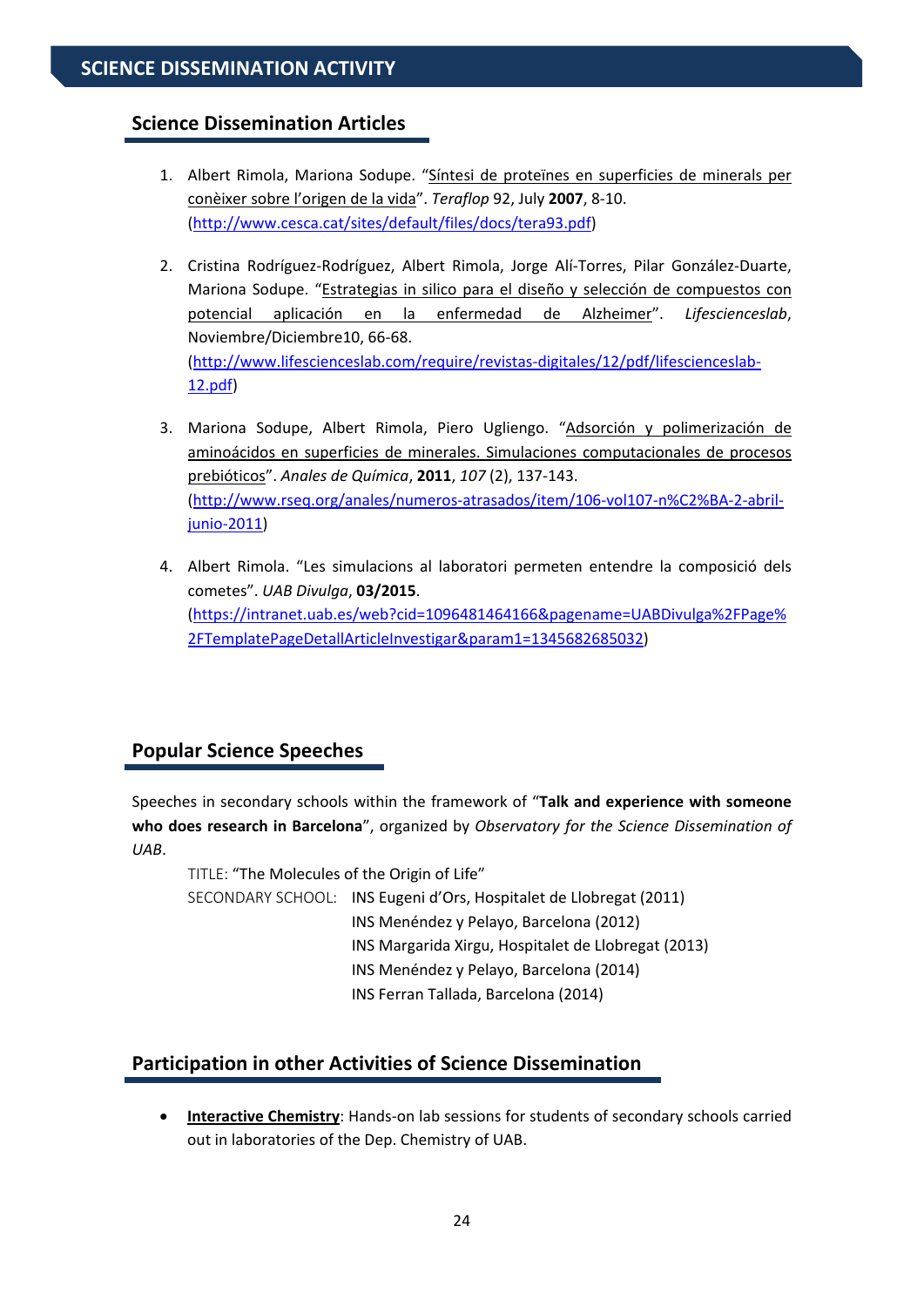My role focused on the planning and implementation of some hand‐on experiences and leading the sessions (2011, 2012, 2013 and 2014).

 **Thanks to Chemistry**: Exposition organized by the Dep. Chemistry of UAB due to the International Year of Chemistry 2011. My role focused on the planning and building of some aspects of the exposition.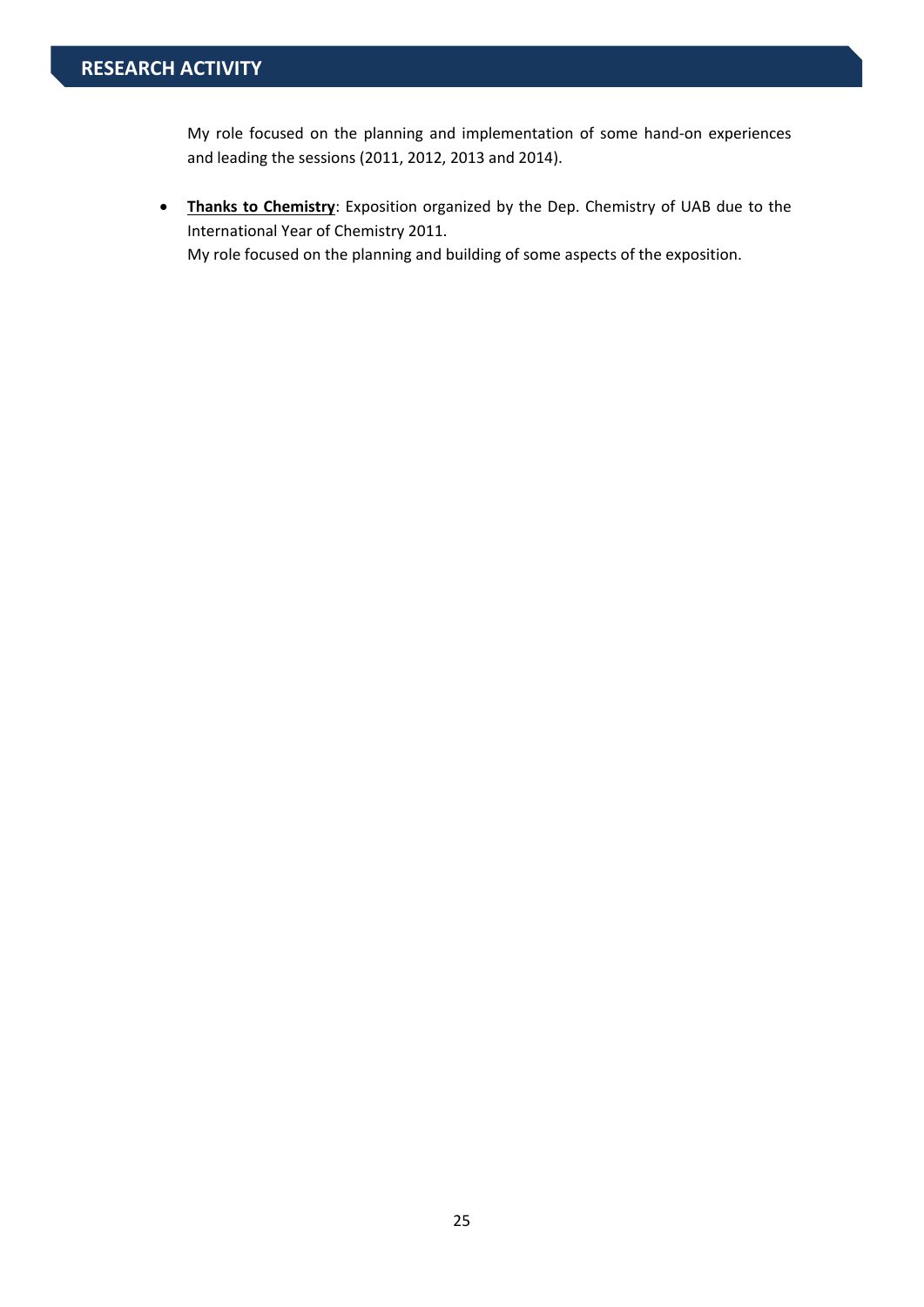#### **Awards**

- **AWARD OF OUTSTANDING PhD THESIS**. Doctorate program of Theoretical and Computational Chemistry. Course 2006/07, UAB.
- **EUROPEAN DOCTORATE MENTION AWARD**

# **Accreditations from Teaching and Research Assessment Agencies**

- 2008 Accreditation of **PROFESSOR LECTOR** Granted by *Agència per a la Qualitat del Sistema Universitari de Catalunya* (AQU)
- 2011 Accreditation of **PROFESSOR AGREGAT** Granted by *Agència per a la Qualitat del Sistema Universitari de Catalunya* (AQU)

### **Other Research Merits**

- Responsible of an Application in the **ERC Starting Grant 2013** call. **Final score = A**, but not retained for funding. Title: In Silico prediction of the physico-chemical features of cosmic dust (DUSTAR, FP7 337052)
- **COVERS and BACK COVERS:** 
	- ‐ *Physical Chemistry Chemical Physics*, **2009**, *11*, Issue 14
	- ‐ *Physical Chemistry Chemical Physics*, **2009**, *11*, Issue 40
	- ‐ *Physical Chemistry Chemical Physics*, **2010**, *12*, Issue 24
	- ‐ *Physical Chemistry Chemical Physics*, **2014**, *16*, Issue 8

#### **HIGHLIGHTED ARTICLES:**

*Phys. Chem. Chem. Phys.*, **2009**, *11*, 2497 – 2506. **Highlighted** in *Chemical Science*, **2009**, *6*, C17.

#### **INVITED PERSPECTIVE ARTICLE:**

*Phys. Chem. Chem. Phys.*, **2010**, *12*, 6309 – 6329.

 **COAUTHOR of an ONLINE TUTORIAL:**  Title: Localization of Transition States with CRYSTAL09 Authors: Albert Rimola, Claudio M. Zicovich‐Wilson (http://www.crystal.unito.it/tutorials)

#### **ORGANIZATION OF SCIENTIFIC CONFERENCES:**

‐ XXVI Meeting of the Reference Network of Theoretical and Computational Chemistry. Bellaterra, 2010.